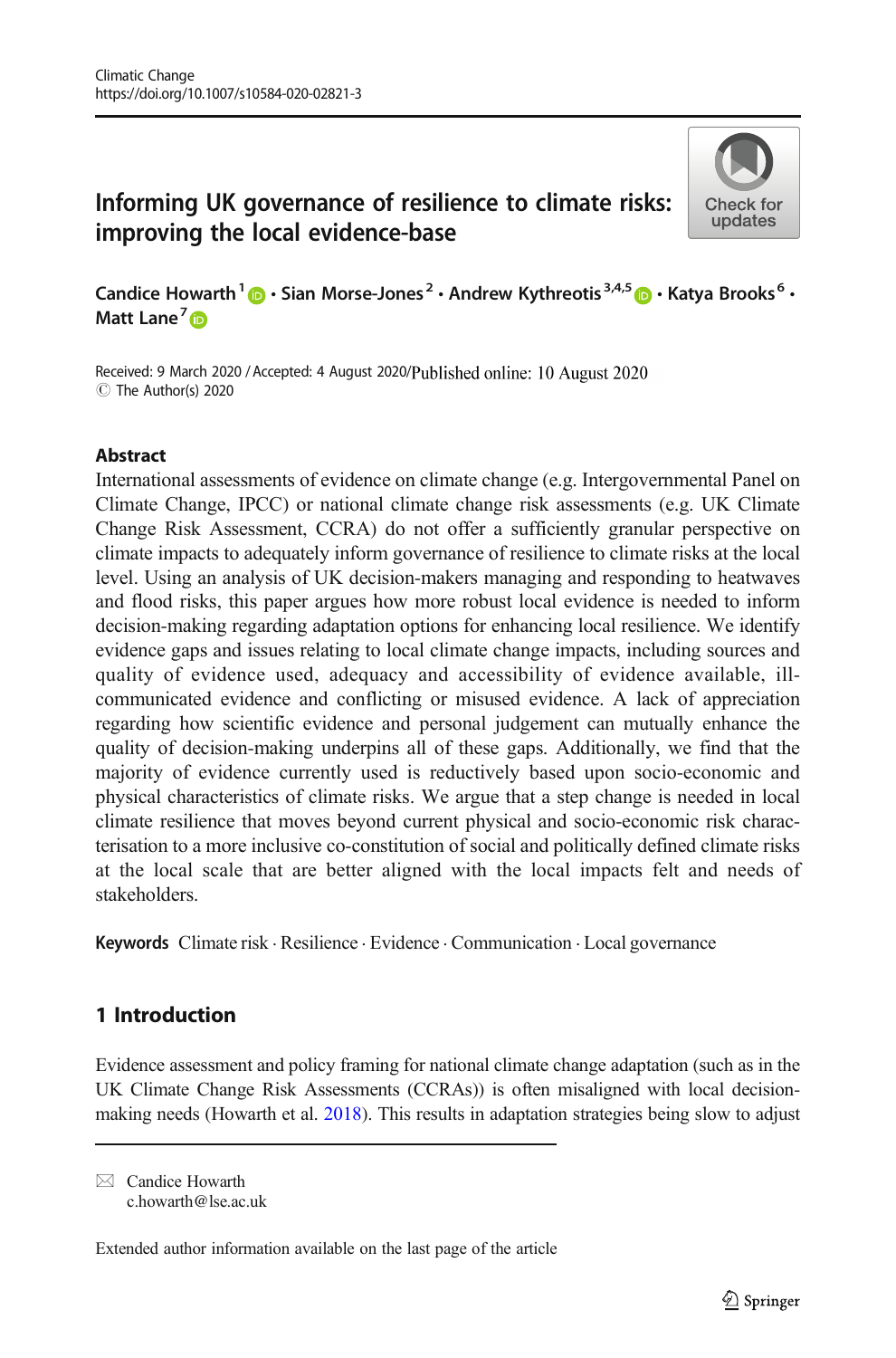to the increasing importance of city-regionalism (Kythreotis et al. [2020](#page-20-0)), urban risk identification (Heidrich et al. [2013\)](#page-20-0) and the opportunity for nested, multi-level approaches to governing climate resilience (Corfee-Morlot et al. [2011](#page-19-0)).

Nationally, the UK CCRA sets out the main priorities for UK climate change adaptation, shapes the direction of policy and action and facilitates practical applications of resilience. Internationally, the Intergovernmental Panel on Climate Change (IPCC) provides large assessments of evidence on the science, impacts and vulnerabilities associated with climate change. While the IPCC is recognised as a legitimate authority globally, despite a recent push for urban impacts to be given greater prominence in IPCC reports (e.g. IPCC [2018\)](#page-20-0), it has been limited in framing its outputs from local perspectives. This has hindered the uptake of locally relevant evidence on climate impacts (Howarth and Painter [2016](#page-20-0)). Meanwhile, it is reported that policy actions framed by more robust local evidence can have wider international mitigation benefits (Estrada et al. [2017](#page-19-0)) and incorporating place-based cultures into local climate assessments can have broader social and environmental benefits beyond the notion of climate change (Nash et al. [2019\)](#page-20-0). Likewise, literature related to climate decision-making under uncertainty has argued effective adaptation needs to move beyond optimal decision-making derived from predictive epistemologies from climate models (Thompson et al. [2016\)](#page-21-0) to develop more social constructivist adaptation discourses that do not view scientific uncertainty as an obstacle to effective adaptation (Adger et al. [2009](#page-19-0); Gottschick [2015\)](#page-20-0).

This 'uncertainty' literature is important for future local adaptation governance and decision-making: it effectively allows for the lack of (scientific) knowledge about future climate change by enabling decision-makers to flexibly adapt to unseen conditions as they unfold, preventing maladaptation (Gersonius et al. [2015\)](#page-20-0). However, much of this literature has been more relevant to scientific decision-making in the science 'domain' without really engaging with how such uncertainty translates into how policy stakeholders shape their adaptation 'storyline' (Shepherd et al. [2018](#page-21-0)). In this sense, CCRAs can be inconsistent for local use due to not always aligning with the needs of decision-makers (Howarth et al. [2017\)](#page-20-0) and being unsuitable to inform adaptation planning (Skougaard Kaspersen and Halsnæs [2017\)](#page-21-0). This highlights the extent to which scientific evidence, while highly needed, does not always fulfil decision-makers' requirements to increase resilience to (local) climate risks. This is an important (and complex) challenge to address seeing as decisions supported by climate information at different timescales tend to vary considerably (Nkiaka et al. [2019](#page-20-0)), and alignment with decision-makers and networks that are more likely to be affected by climate risks requires an understanding of their adaptive capacity, determined by place, social networks, and duration of residence (Waters and Adger [2017](#page-21-0)).

More sound and robust local evidence must build from salient, credible, and legitimate information (Cash et al. [2002\)](#page-19-0) to increase climate resilience to wide-ranging and place-specific climate risks. This evidence must reflect an ability to navigate the boundaries between disciplines and understanding of knowledge needs of different stakeholders to enable them to make effective decisions (Defra [2013](#page-19-0)), acknowledging that such characteristics can be perceived differently by different actors. Effective decision-making requires the structures, communication channels, actors, and policies (e.g. governance *writ large*) involved in the process to be resilient and operational during and following the impact of a climate risk and sufficiently flexible to enable different interpretations, roles, and responsibilities of actors to be acquired. This paper examines this in the context of heatwaves and flooding in the UK.

Section [2](#page-2-0) discusses how resilience to climate risks is currently informed in the UK with a particular focus on heatwaves and flooding, two of the most important climate risks facing the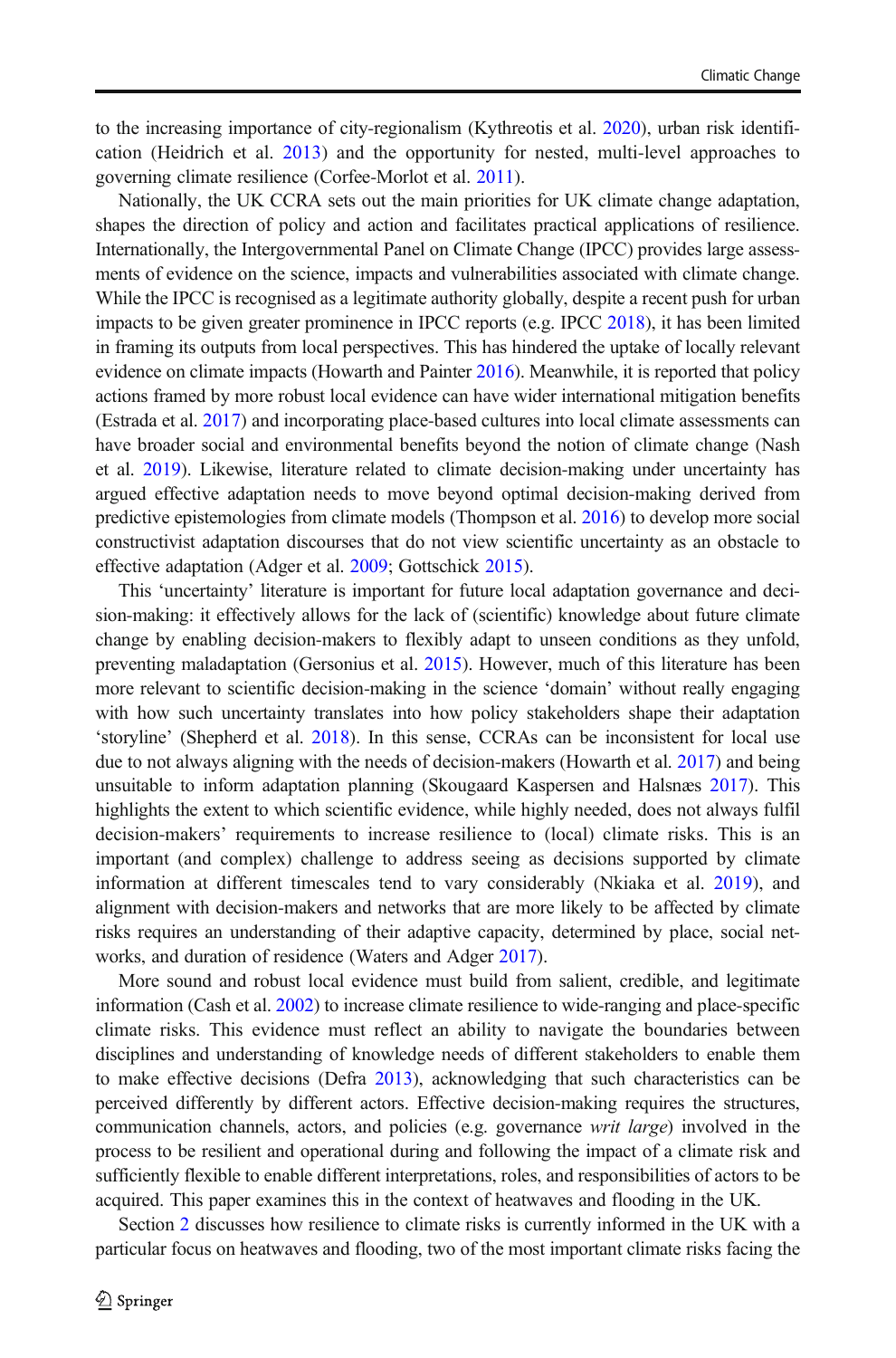<span id="page-2-0"></span>UK (CCC [2014](#page-19-0)). Section [3](#page-5-0) presents the research methodology; Sections [4](#page-6-0) and [5](#page-11-0) discuss interview data on how evidence is used and produced and the adequacy of current evidence to inform resilience to heatwaves and flooding in the UK. The conclusion critically reflects on how these insights can be used to frame local governance and broader decision-making on climate change in the context of emerging and enhanced climate risks.

#### 2 Challenges in informing resilience to heatwaves and flooding in the UK

#### 2.1 Complexity in defining and operationalising resilience

The concept of resilience has become interdisciplinary and focused on the interrelationships between ecological and social systems and processes (Twigger-Ross et al. [2015\)](#page-21-0). It is defined in different ways (Table [1](#page-3-0)) with shared elements (e.g. reducing exposure, recovery, capacity to adapt), illustrating the cross-disciplinary appeal of the concept and its context-dependent nature (Kythreotis and Bristow [2017\)](#page-20-0). 'Resilience' fully entered into UK government emergency response terminology with the publication of the Civil Contingencies Act (2004), the subsequent establishment of Local Resilience Forums, and the Cabinet Office's National Strategic Framework for Community Resilience (2011) (Defra [2013](#page-19-0)).

Research points to the importance of confronting the politics and power inside the concept of 'resilience', and DfID's framework raises important questions to consider what constitutes effective resilience (White and Stirling [2012](#page-21-0)): questions such as 'resilience to what'? (considering different kinds of threats, shocks, or stresses), 'resilience of what?' (e.g. a structure of function; a community, an institutional structure or infrastructure, or the qualities of services being resilient), and 'resilience for whom?' (i.e. who is likely to benefit or who may be excluded) (Cutter [2016\)](#page-19-0). Current UK government policy emphasises reactive decision-making to build resilience of wide-ranging communities, institutions, and structures, to specific climate-related and non-climate-related (e.g. terrorist attacks) shocks (Howarth and Monasterolo [2016](#page-20-0)). However, there is a need to move towards proactive decision-making and resilience-building to adapt and transform to future change (Pelling [2011](#page-20-0)). However, Pelling and Dill [\(2010\)](#page-20-0) question the ability of governmental structures to plan in advance to effectively respond to disasters, emergencies, or extreme weather events and to support community resilience if events are uncertain and unpredicted. From the context of complex adaptive systems, Duit and Galaz [\(2008\)](#page-19-0) identify five key characteristics for effective governance structures and resilience: (i) diversity, (ii) autonomy, (iii) interdependence, (iv) adaptability, and (v) collaboration. These characteristics demonstrate the need for strong collaboration and connections between cross-sectorial actors and institutions for better decision-making and enhancing resilience to better adapt to climate risks.

Building strategic responses to climate risks and enhancing national resilience require multi-faceted, multi-scale, dynamic, and reflexive decision-making processes (Howarth et al. [2019](#page-20-0)) to better combine responsibility for resilience and adaptation to climate change. The UK Committee on Climate Change's (CCC) [2019](#page-19-0) 'Progress in preparing for climate change' report shows that adaptation for different risks across many sectors still requires further work and specifies that responses and resilience could be improved by enhancing clarity of plans and analysing both 2  $\degree$ C and 4  $\degree$ C scenarios (CCC [2019\)](#page-19-0). Yet, despite the local 'embeddedness' of many research institutions in towns and cities across the UK, the primary funding streams remain research councils lodged at the national level. However, while national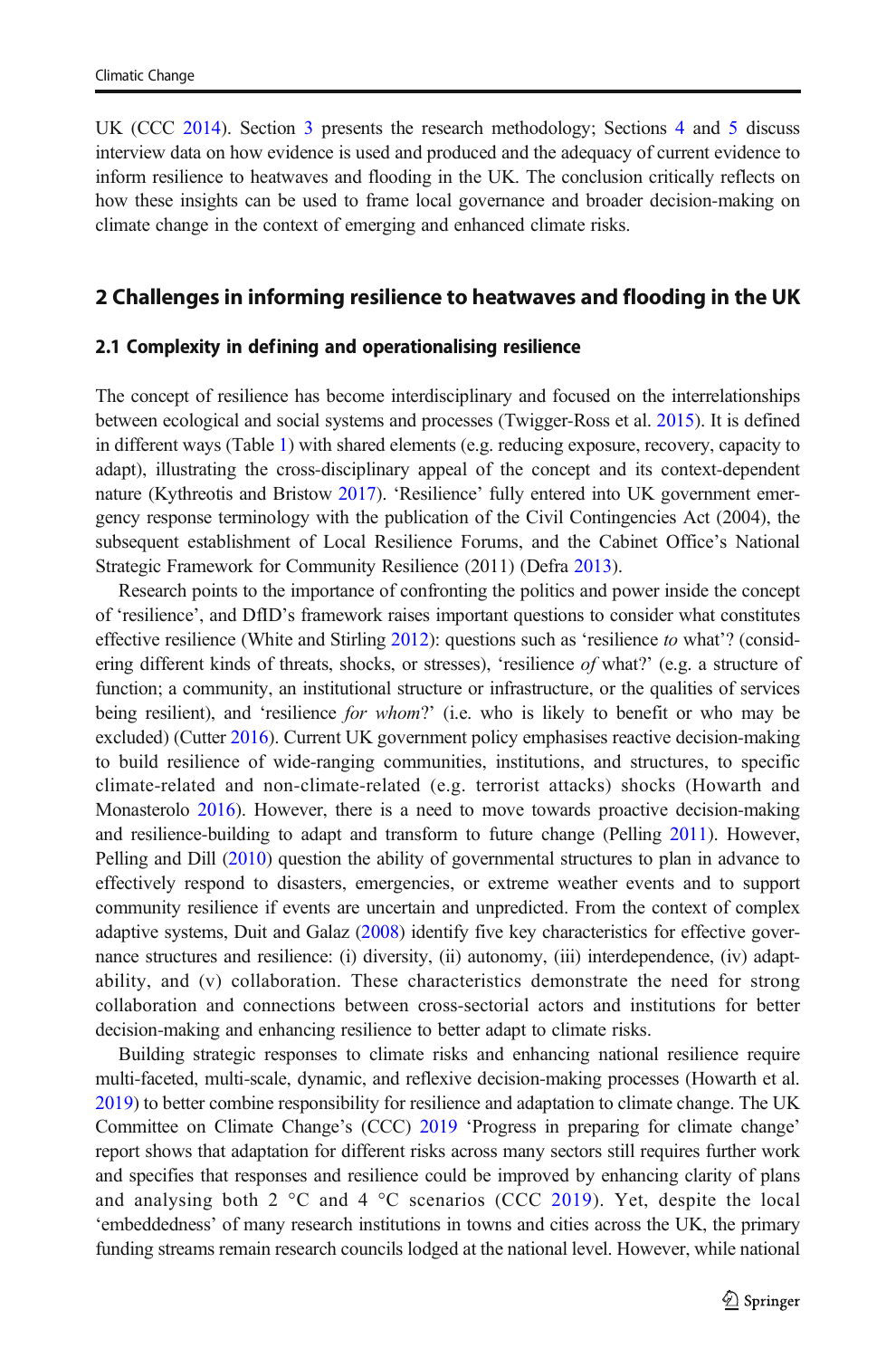| Source                              | Context                                                                 | Definition                                                                                                                                                                                                                                                                                                                                                                                                                                                                                                                                                                                |
|-------------------------------------|-------------------------------------------------------------------------|-------------------------------------------------------------------------------------------------------------------------------------------------------------------------------------------------------------------------------------------------------------------------------------------------------------------------------------------------------------------------------------------------------------------------------------------------------------------------------------------------------------------------------------------------------------------------------------------|
| Cabinet Office Community<br>(2011)  |                                                                         | The capacity of an individual, community, or system to<br>adapt in order to sustain an acceptable level of<br>function, structure, and identity                                                                                                                                                                                                                                                                                                                                                                                                                                           |
| Defra (2013)                        | Climate change: climate resilience,<br>resilience of, and resilience to | The ability of a social or ecological system to absorb<br>disturbances while retaining the same basic ways of<br>functioning and a capacity to adapt to stress and<br>change                                                                                                                                                                                                                                                                                                                                                                                                              |
| DfID $(2011)$                       | Community and disasters policy                                          | The ability of countries, communities, and households to<br>manage change, by maintaining or transforming living<br>standards in the face of shocks or stresses—such as<br>earthquakes, drought, or violent conflict—without<br>compromising their long-term prospects. Emerging<br>from the context of disasters and framing resilience as<br>a four-stage process, DfID's (2011) definition and<br>framework for resilience encapsulate the following<br>features:<br>• Context—the focus of resilience and whose resilience is<br>being built (i.e. geographic community/place, social |
|                                     |                                                                         | group, socio-economic system, environmental<br>context/institution)<br>• Disturbance—the type of shock that a system needs to                                                                                                                                                                                                                                                                                                                                                                                                                                                             |
|                                     |                                                                         | build resilience to cope with<br>• Capacity to deal with disturbance—the ability of a<br>system or process to cope with a shock or stress<br>depends on exposure (magnitude of the shock), sen-<br>sitivity (degree to which a system will be affected by<br>or will respond to, a given shock), and adaptive ca-<br>pacity                                                                                                                                                                                                                                                               |
|                                     |                                                                         | • Reaction to disturbance—with different possible out-                                                                                                                                                                                                                                                                                                                                                                                                                                                                                                                                    |
| Feola and<br><b>Nunes</b><br>(2014) | Community and transition<br>movement, peak oil, and climate<br>change   | comes from survive to transform<br>The capacity of a system to absorb disturbance and<br>reorganise while undergoing change, so as to still<br>retain essentially the same function, structure, identity,<br>and feedbacks                                                                                                                                                                                                                                                                                                                                                                |
| King (2014)                         | Community                                                               | A resilient community is one that takes intentional action<br>to enhance the personal and collective capacity of its<br>citizens and institutions to respond to the course of<br>social, economic, and environmental change                                                                                                                                                                                                                                                                                                                                                               |
| Matyas and<br>Pelling<br>(2012)     | Ecological systems                                                      | The ability of a system and its component parts to<br>anticipate, absorb, accommodate, or recover from the<br>effects of a hazardous event in a timely and efficient<br>manner, including through ensuring the preservation,<br>restoration, or improvement of its essential basic<br>structures and functions                                                                                                                                                                                                                                                                            |
|                                     | OECD (2013) Broader resilience                                          | The ability of individuals, communities, and states and<br>their institutions to absorb and recover from shocks<br>while positively adapting and transforming their<br>structures and means for living in the face of long-term<br>changes and uncertainty                                                                                                                                                                                                                                                                                                                                |
| Pitt $(2007)$                       | Community and emergency, flood<br>risk                                  | Resilience—the ability of the community, services, area,<br>or infrastructure to withstand the consequences of an<br>incident<br>Community resilience—the ability of a local community                                                                                                                                                                                                                                                                                                                                                                                                    |
|                                     |                                                                         | to prepare for emergencies and to respond and recover<br>from them                                                                                                                                                                                                                                                                                                                                                                                                                                                                                                                        |
|                                     | Community and climate change                                            |                                                                                                                                                                                                                                                                                                                                                                                                                                                                                                                                                                                           |

#### <span id="page-3-0"></span>Table 1 Overview of resilience definitions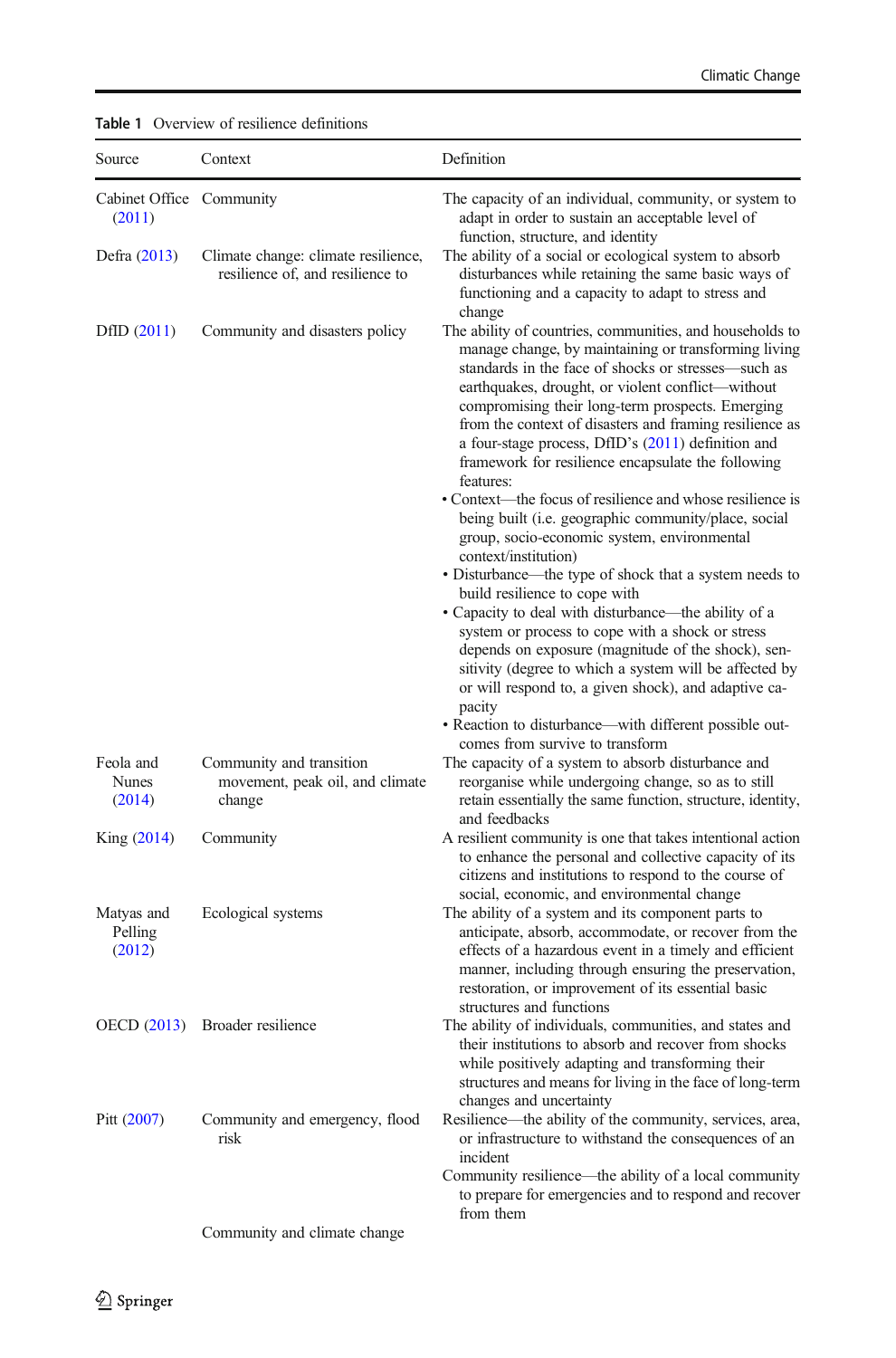| i                                               |                                       |                                                                                                                                                                                                                                                                                                                                             |  |
|-------------------------------------------------|---------------------------------------|---------------------------------------------------------------------------------------------------------------------------------------------------------------------------------------------------------------------------------------------------------------------------------------------------------------------------------------------|--|
| Source                                          | Context                               | Definition                                                                                                                                                                                                                                                                                                                                  |  |
| Twigger-Ross<br>et al. $(2015)$<br><b>UNSDR</b> | Disasters and social, economic, and   | The ability of communities to reduce exposure to, prepare<br>for, cope with, recover better from, adapt, and<br>transform as needed, to the direct and indirect<br>consequences of climate change, where these<br>consequences can be both short-term shocks and<br>longer-term stresses<br>The capacity of a system, community, or society |  |
| (2015)                                          | environmental vulnerability<br>policy | potentially exposed to hazards to adapt by resisting or<br>changing in order to reach and maintain an acceptable<br>level of functioning and structure                                                                                                                                                                                      |  |

action plays an important role in delivering the UK's climate targets and maximising resilience to climate impacts, local adaptation is hindered by a lack of stakeholder influence (Di Gregorio et al. [2019](#page-19-0)) as well as funding constraints that emanate from national distribution practices that are unresponsive and misaligned to specific context drivers of local adaptation needs (Sharma et al. [2014](#page-21-0)).

#### 2.2 Challenges in informing UK responses to heatwaves

The factors that affect the ability of cities and people, systems, and structures to respond and adapt to high temperatures are complex and dynamic. They relate to, inter alia, quality of housing and the built environment, local urban geography, household income, employment, social networks, and perceptions of risks (Benzie [2014\)](#page-19-0). Heatwaves exacerbate the heating properties of urban heat islands (De Ridder et al. [2017\)](#page-19-0) with large and compact cities exacerbating these further (Zhou et al. [2017\)](#page-21-0). Adverse impacts are wide-ranging across food, energy, water, environment resources, policy, businesses, transport, health and social care, and on people's mental and physical health. The 2017 CCRA estimates that summer heatwaves will become the norm by the 2040s and premature heat-related deaths will increase by a third by the 2050s (CCC [2016\)](#page-19-0). Managing risks of exposure to such extreme temperatures over prolonged periods of time depends upon knowledge about how the climate system will change in the future, how populations will grow, and the future locations of populations. The latter two elements are known to increase exposure to heat, although this can occur at different rates in different regions, with further complexities emerging from the non-linear nature of increases in exposure (Harrington and Otto [2018](#page-20-0)). With growing urban populations, i.e. 70% of global population projected to live in cities by 2050 (Heilig [2012](#page-20-0)), come increased exposure to risks and greater pressures on infrastructure systems (et al. 2007). Urban governance faces an important challenge in ensuring the resilience of infrastructure and wellbeing of citizens.

There is currently no universal, cross-sectoral definition of a heatwave. In England, the Meteorological Office defines a heatwave as when a region exceeds a climatologically derived threshold for at least three consecutive days, whereas a Heat-Health Watch Alert is issued by Public Health England (PHE) when temperatures reach health and climatological derived thresholds for two consecutive days and the intervening night. This has significant implications for communication, decision-making, and shared understanding of when a heatwave occurs and responses required.

National-level guidance on health and other impacts of heatwaves will need to reflect the increasing risk and vulnerabilities of those it affects. Climate, specifically heatwave, risk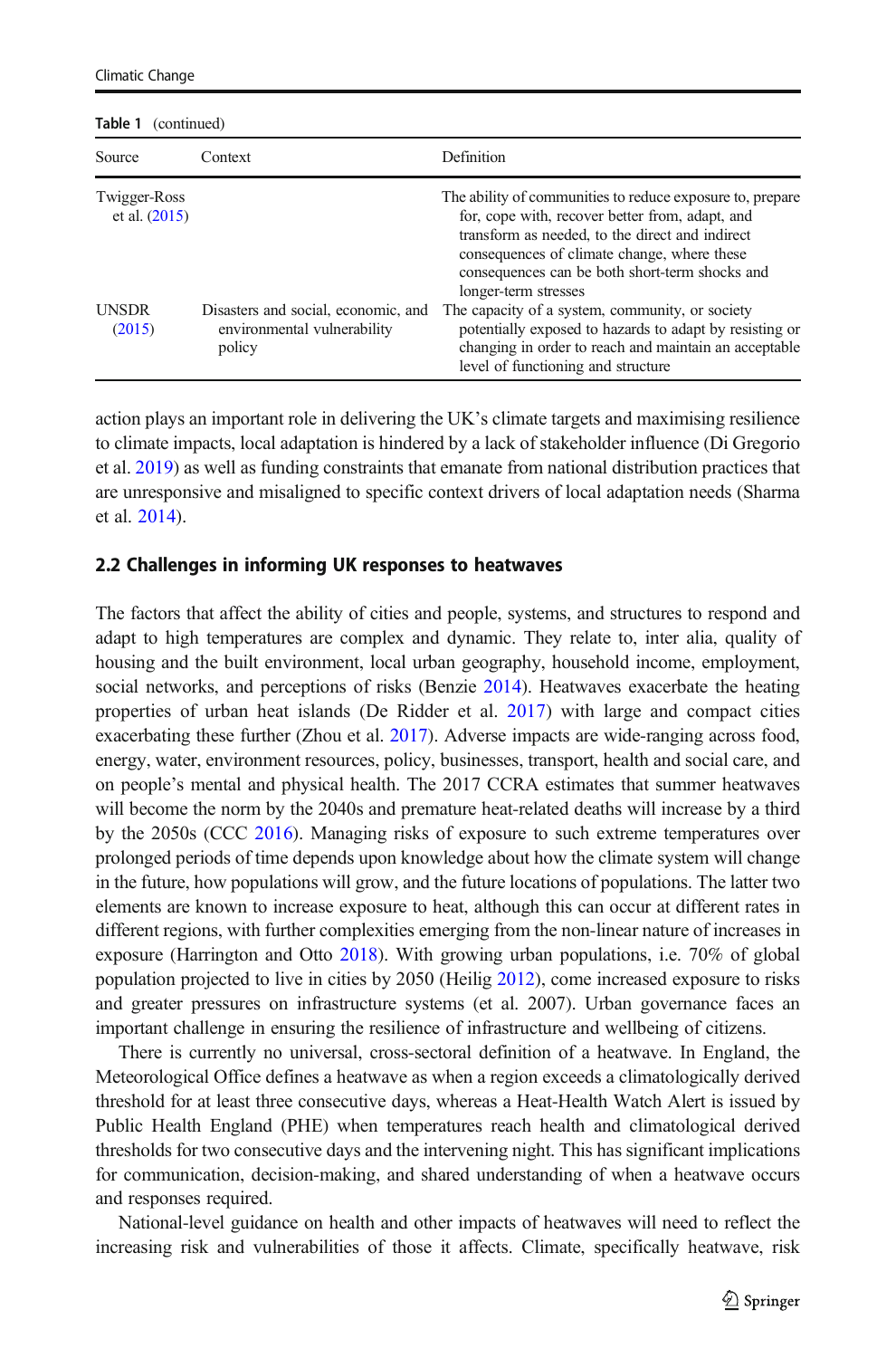<span id="page-5-0"></span>experiences, and perceptions are predictive of the likelihood of an individual taking recommended protective action and provide insights through which guidance and responses can be better tailored and targeted. For example, although UK public perceptions of heat risk has increased (Steentjes et al. [2020\)](#page-21-0), many individuals still do not perceive themselves as vulnerable (Williams et al. [2020](#page-21-0)) and demonstrate positive feelings towards past hot summers (Harley [2003\)](#page-20-0).

#### 2.3 Challenges in informing UK responses to flooding

Flooding is one of the main, 'direct' risks of the predicted increase in intensity and frequency of climate-induced precipitation that UK communities are likely to face in the future (Pitt [2007](#page-20-0); ASC [2016\)](#page-19-0) with estimated costs to the UK economy by 2040 at £10 billion (Johnson and McGuinness [2016](#page-20-0)) and risks posed by cascading infrastructure failures to energy, transport, water, and communication links. Longer-term stresses could also be generated, such as negative impacts on food and energy security from energy outages and loss, or pollution, of agricultural land and food crops leading to rising living costs including increases in home insurance premiums, energy bills, and food prices (Preston et al. [2014](#page-20-0)). Since 2004, there has been a shift in policy, attitude, roles, and responsibilities and a change in paradigm from one of flood resistance to resilience that now drive responses and decision-making in UK flood risk management (FRM) (Forrest et al. [2017\)](#page-20-0). Multi-agency partnerships involving other LA departments, national agencies (e.g. Environment Agency), civil society, and communities proved invaluable in developing institutional structures, governance processes, and networks for building institutional resilience and linking with the wider resilience agenda (Forrest et al. [2017](#page-20-0)).

Conflicting perspectives on what 'resilience' is (Table [1](#page-3-0)), coupled with the need to confront the politics and power inside the concept, signposts a need to re-evaluate and re-assess what constitutes more effective evidence-based resilience governance. However, more empirical work is needed to explore how different governance 'actors' react to climate risks, the types of climate decision-making processes they involved in and evidence they utilise.

#### 3 Methodology

This paper draws on data from stakeholder interviews to examine the place-based governance conditions needed for more robust evidence production and its subsequent use in informing decision-making processes relating to heatwaves and flooding. Semi-structured interviews were selected for the purpose of data collection to enable a flexible yet robust in-depth generation of high-quality data on complex topics such as the one explored in this paper (Young et al. [2018\)](#page-21-0). Key stakeholders directly and indirectly involved in UK decision-making aimed at delivering resilience to climate change and/or climate risks were sampled from policymakers (involved in formulating policies and decisions on climate issues), practitioners (involved in implementing climate-related decision-making on the ground), and academia/ science (involved in producing climate risk evidence). Individuals were approached by direct email based on their knowledge, expertise, and experience assessed by a literature review of UK organisations and institutions, events attendance lists, and network contacts (Howarth et al. [2018](#page-20-0)). Additional participants were identified and approached by direct email following snowball sampling conducted via the initial interviewees recruited for the study. Interviews were semi-structured and explored: (i) interviewees' roles in decision-making processes, (ii)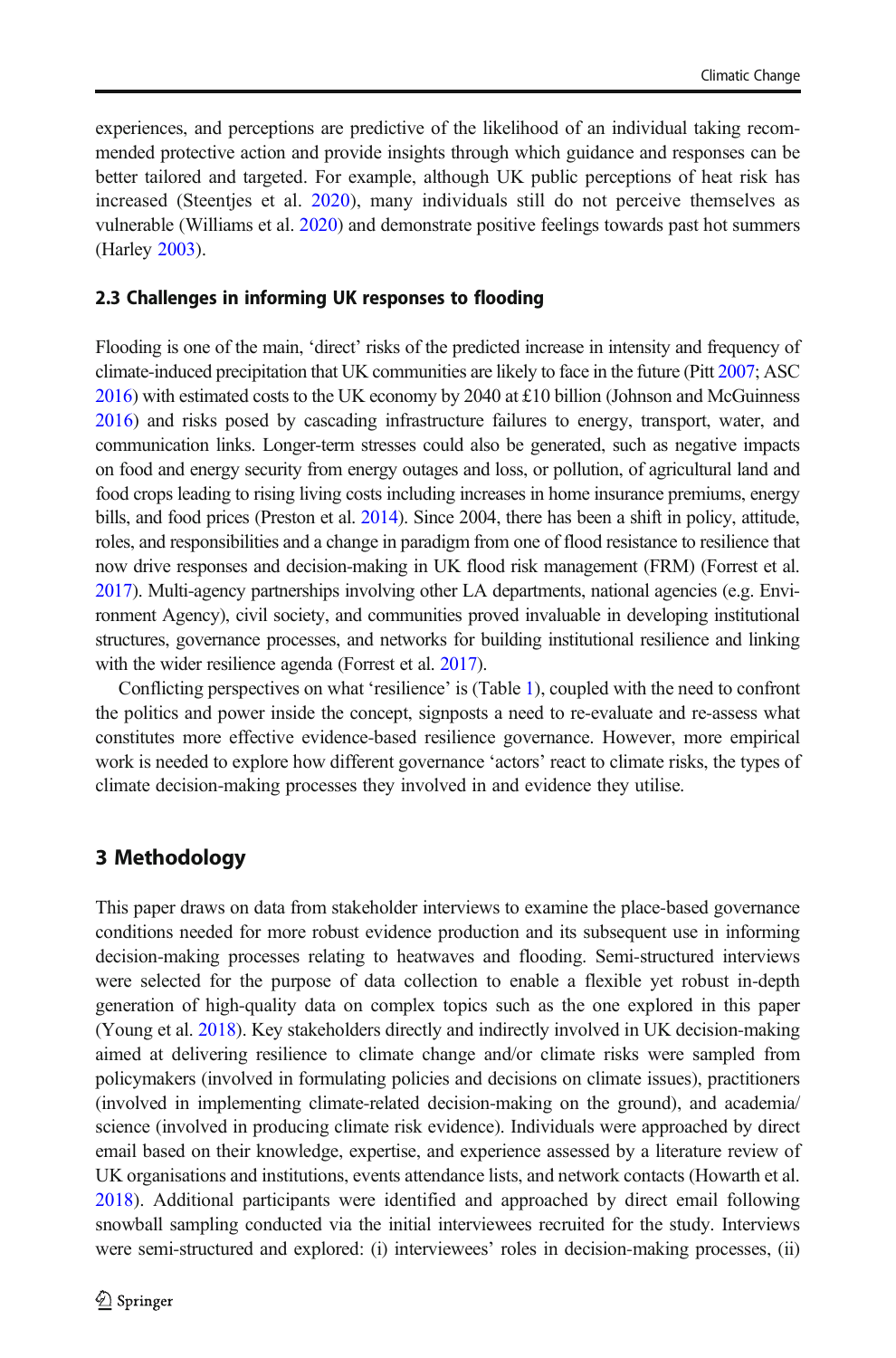<span id="page-6-0"></span>evidence used or useful in decision-making, and (iii) lessons learnt in responding to heatwaves and flooding (Table 2). To guarantee anonymity, interviewees were assigned individual codings according to their predefined category: policy (PO1, PO2, etc.), practitioner (PRA1, PRA2, etc.), and academic (ACA1, ACA2, etc.). Interviews were audio-recorded and transcribed. Transcripts were coded and analysed in NVivo 11 using a combination of inductive and deductive coding.

Overall, 27 useable interviews were obtained, with an even split across policy  $(N=9)$ , practitioners ( $N = 9$ ), and academic/science ( $N = 9$ ). Sections 4 and [5](#page-11-0) present findings from these interviews and represent the views of the interviewees. Section [6](#page-17-0) then discusses these findings in the broader context of the paper's aim to better understand how evidence is procured and applied by local stakeholders when making decisions on how to govern resilience. Interviewees were involved in five main areas of decision-making (Table [3](#page-7-0)): (i) forecasting, warning, and communicating; (ii) preparation and planning; (iii) responding; (iv) recovery; and (v) building capacity and supporting communities, land owners/managers, and partners. These processes tend to differ between different risks (e.g. heatwaves and flooding) (PO10) but can overlap, for example, 'building capacity and supporting communities and partners' typically underpinning many of the processes.

## 4 Evidence used and produced

This section considers the main types of evidence used in climate decision-making, including evidence produced by interviewees (and their organisations), with a focus on sources and adequacy of evidence. The term 'evidence' was understood by interviewees in different ways, from raw or modelled data through to rapid evidence assessments and more digested summaries.

### 4.1 Sources of evidence used to inform decision-making

A range of evidence types and sources is typically used by many of the interviewees to support decision-making processes in managing and responding to climate risks (Table [4\)](#page-8-0). Most decisions are informed or underpinned by climate and meteorological data but with social and economic evidence of increasing interest to decision-makers (PO7, PR10).

|                      | Interview theme Interview question                                                                                                                                                                                                                                                                                                                              |
|----------------------|-----------------------------------------------------------------------------------------------------------------------------------------------------------------------------------------------------------------------------------------------------------------------------------------------------------------------------------------------------------------|
|                      | Evidence access • What type of evidence/data/information do you use to inform your decision-making in<br>managing and responding to heatwaves and flooding?<br>• Where do you source your evidence?                                                                                                                                                             |
|                      | • Do you produce evidence that ultimately informs decision-making in relation to heatway be<br>and flooding?                                                                                                                                                                                                                                                    |
| Evidence<br>adequacy | • To what extent does the <i>existing information/evidence available</i> to you <i>meet your needs</i> in<br>decision-making in relation to heatwaves/flooding?                                                                                                                                                                                                 |
|                      | • To what extent do you think existing information/evidence available meets the needs of<br>decision-making in relation to heatwaves and flooding?                                                                                                                                                                                                              |
| Evidence use         | • Is there any information/evidence <i>missing</i> that would improve [your] decision-making?<br>• Have there been any instances when evidence has hindered decision-making?<br>• Can you <i>describe any time</i> when you felt decisions relating to heatwayes and flooding have<br>not been made on hard evidence/statistics but more on personal judgement? |

Table 2 Questions included in interview protocol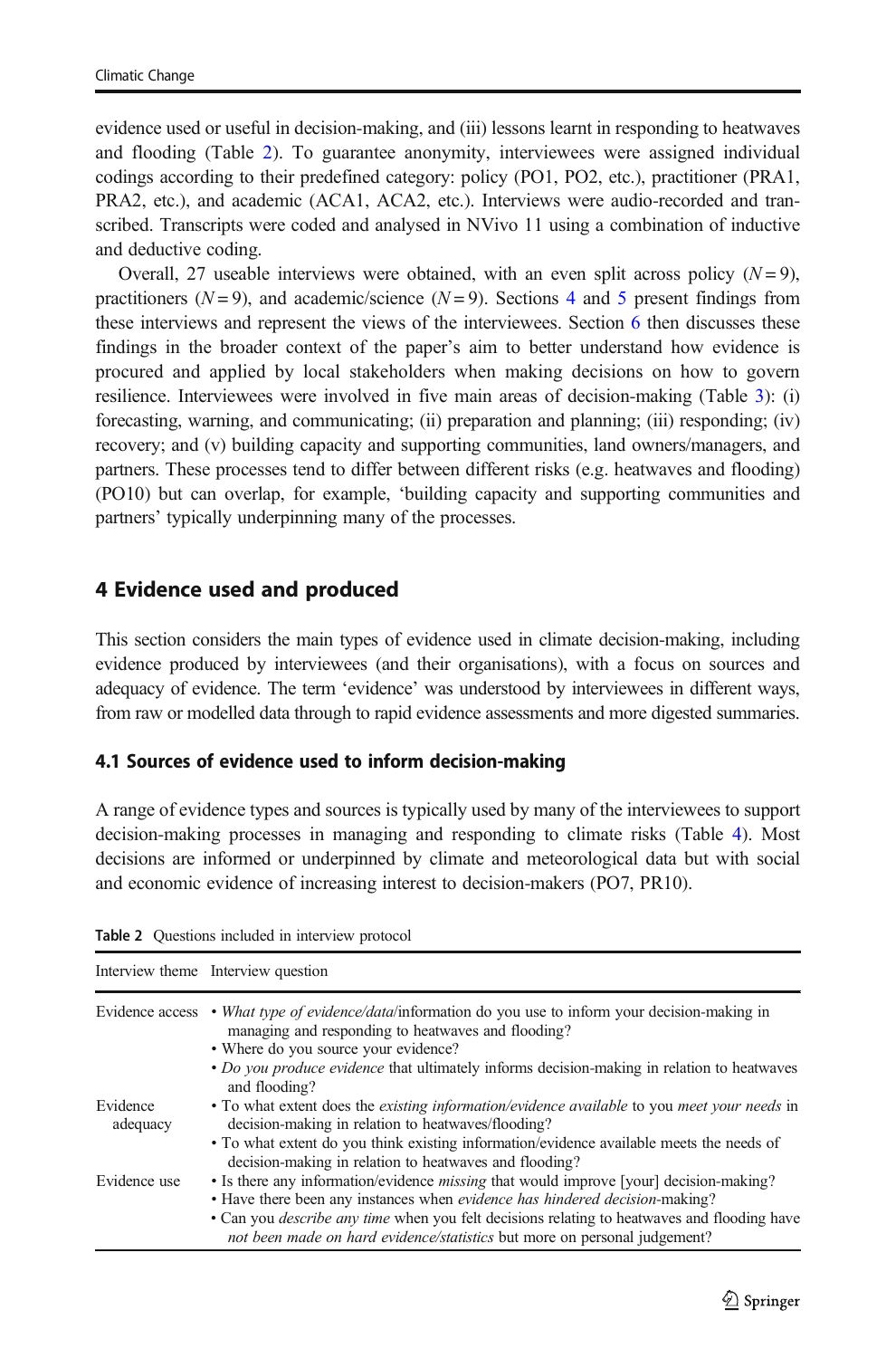| Forecasting, warning, and communicating                                    | Forecasting weather events and impacts and developing tools<br>(AC1, AC7), for example, probability of a heatwave (AC1);<br>issuing warnings, communicating, and engaging with stake-<br>holders on risks (AC2, PO1, PR9); and research on how to best<br>communicate warnings and risks. Typically, pre- and during                                                                                                                                                                                                                                                                                                                                          |
|----------------------------------------------------------------------------|---------------------------------------------------------------------------------------------------------------------------------------------------------------------------------------------------------------------------------------------------------------------------------------------------------------------------------------------------------------------------------------------------------------------------------------------------------------------------------------------------------------------------------------------------------------------------------------------------------------------------------------------------------------|
| Preparation and planning                                                   | events, but also some post-event reviews, and on-going research<br>Long-term strategic and short-term preparation and planning in<br>advance of events. For example, managing land practices to<br>reduce flood risks (PO7), bringing together key stakeholders to<br>collaborate and coordinate on local adaptation and research<br>activities, CCRAs (PR7), research on climate impacts for<br>transport and energy sectors (AC2); ensuring resilience in the<br>design of infrastructure projects (PR3); owning the severe<br>weather plan (PR6); developing 'nature-based solutions' and<br>'blue/green infrastructure' to manage flood risks (PR10); and |
| Responding                                                                 | evaluating government policies and response mechanisms to<br>heatwaves (PO4)<br>Mainly operational (and coordination) activities during an event.<br>For example, putting in place response teams (PO2) and pro-<br>viding GIS input (PR5); tracking information and warnings<br>from Met Office (PR9); making sure flood defences are sound<br>(PO1) and rails are stressed for hot weather (PO8); bringing<br>people together to share information on required management                                                                                                                                                                                   |
| Recovery                                                                   | responses (PR6); coordinating responses in large-scale flooding<br>event like Cumbria in 2015/2016 (PO3); monitoring weather<br>stations across the transport network (PO8); and supporting<br>local communities (PR1, PR8)<br>Recovery processes typically in the immediate aftermath of an<br>event but also longer-term processes. Examples include<br>supporting local businesses and homeowners with clean-up and<br>property repairs (PR8); managing the property level resilience<br>(PLR) scheme to assist households to adapt their premises                                                                                                         |
| Building capacity and supporting<br>communities, land owners, and partners | during recovery (PO3); reporting on impacts (PO1); and<br>supporting households to get insurance following the<br>2015/2016 flooding event (PR1)<br>Activities to raise awareness, build understanding and capacity on<br>risks, improve resilience, and support recovery and adaption.<br>Mainly at local scale. Examples include providing advice to<br>landowners on how to manage flood risks (PO7); building<br>networks and local flood action groups to provide local<br>peer-to-peer support (PR1); and promoting grants for property<br>level protection (PR4)                                                                                       |

<span id="page-7-0"></span>Table 3 Types of climate decision-making processes interviewees are involved in

This demonstrates the breadth and wealth of data and evidence available in the UK which decision-makers can readily consult. While these sources are depended upon highly, other, informal sources of evidence are also used, such as anecdotal information, people's memories of events (AC1, PR9), newspaper articles (AC1), media reports (AC9, PR8), assessments of evidence (PO4), and social media (PR5, PR8). Evidence produced by non-governmental oOrganisations (NGOs) also plays a role in highlighting vulnerability to climate risks (PR1) and internally produced evidence on modelling of climate change, impacts and weather forecasts (AC1, AC2), telemetry on rivers and streams to provide data on water levels (PO1), and household surveys to inform FloodRe (PO9).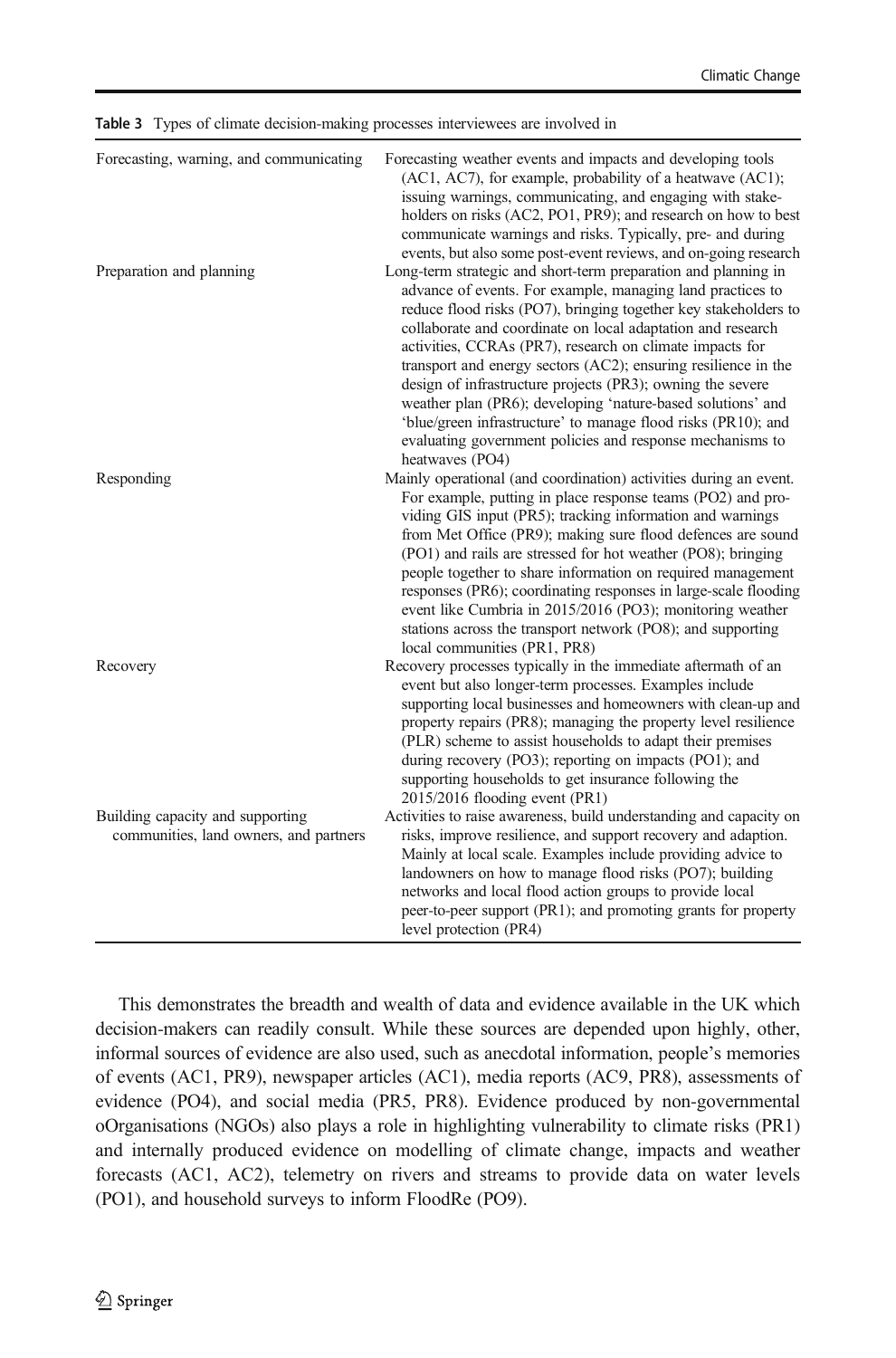#### <span id="page-8-0"></span>Table 4 Types of evidence used to inform decision-making

| Type of evidence |  |  |
|------------------|--|--|
|                  |  |  |

Examples of evidence/data used

| Climate/meteorological                                             | Evidence used comes from a variety of sources including government, agencies, and public bodies and from<br>DEFRA Flood Resilience Community Pathfinder (FRCP) (PR1), CCC (PR1), Health & Safety Executive<br>(PR5), and the Highways Agency (PR9, PR6). Scientific evidence for forecasting data, systems, models, and<br>weather warnings is predominantly sourced from the Met Office and the Hadley Centre (PR10), UKCP09<br>(PR3), the global network of weather observations and meteorological agencies, scientific papers, and satellite<br>data. When it comes to flood data, the EA is a key source, and local government such as LLFAs also play a<br>key role during surface flooding incidents (PO9), as well as LRFs (PR1), and Fire & Rescue Services (PR9)<br>Climate (e.g. observations, future projections), weather observations, |
|--------------------------------------------------------------------|------------------------------------------------------------------------------------------------------------------------------------------------------------------------------------------------------------------------------------------------------------------------------------------------------------------------------------------------------------------------------------------------------------------------------------------------------------------------------------------------------------------------------------------------------------------------------------------------------------------------------------------------------------------------------------------------------------------------------------------------------------------------------------------------------------------------------------------------------|
| Natural science                                                    | and forecasts (e.g. temperature, rainfall, seasonal, 5-day forecasts)<br>Hydrological (e.g. catchment and flood risk models, water<br>management processes, river flows), sea levels and tidal<br>information, ecological (e.g. species, vegetation change, habitat<br>sensitivity), geology, topography, floodplains, land<br>use/management (e.g. urban green space), etc.                                                                                                                                                                                                                                                                                                                                                                                                                                                                         |
| Social and Economic                                                | Census and demographic (e.g. mortality rates); health; vulnerable<br>people; property (e.g. location, number at risk of flooding);<br>economic impact of floods (e.g. detailed data on economic impact<br>of flood for every type of house or business (PO6)); economics of<br>PLR approach (PO3); household data on levels of insurance, cost,<br>premiums, excesses etc. to inform Flood Re (PO9); understanding<br>the benefits to people from the environment (PO7); and governance<br>systems                                                                                                                                                                                                                                                                                                                                                   |
| Infrastructure and utilities                                       | Evidence on infrastructure resilience (PO6) and key assets such as<br>utilities, drains, and power cables                                                                                                                                                                                                                                                                                                                                                                                                                                                                                                                                                                                                                                                                                                                                            |
| Risk analysis, rapid evidence<br>assessments and policy appraisals | Flood risk maps and risk analysis information (e.g. on natural hazards<br>and social and economic contexts); evidence to assess impact of<br>policies (e.g. PHE reviews of the heatwave plan and take up by<br>healthcare professionals) (PO4); appraisal of new flood defence<br>schemes (PO9)                                                                                                                                                                                                                                                                                                                                                                                                                                                                                                                                                      |
| GIS and Satellite data                                             | Spatial data (e.g. property addresses, location of vulnerable people,<br>and day/night-time populations (PR5) and satellite data (AC5)                                                                                                                                                                                                                                                                                                                                                                                                                                                                                                                                                                                                                                                                                                               |

We are very aware though that we have tended to be a natural science-based organisation and, actually, a lot of the issues we face are more about the interaction of the natural environment with people. We are keen to do more to take account of social science evidence, also economic evidence  $(...)$  they are topics which we have been growing over the last few years. (PO7)

While evidence underpinning decision-making and responses to heatwaves and flood risks comes from a range of sources, interviewees (and the organisations they represent) also produce their own which is not always publicly available. This can be wide-ranging from forecasting data, to operational evidence and evaluation of existing evidence and tools (Table [5](#page-9-0)) and adds to the existing evidence base on which decision-makers within an organisation formulate their processes.

"We're constantly looking at all the flood risk warnings that are put out there on Twitter from the Environment Agency." (PR8).

The importance of having good structures in place to share and disseminate evidence effectively, including a range of communication channels, was also recognised such as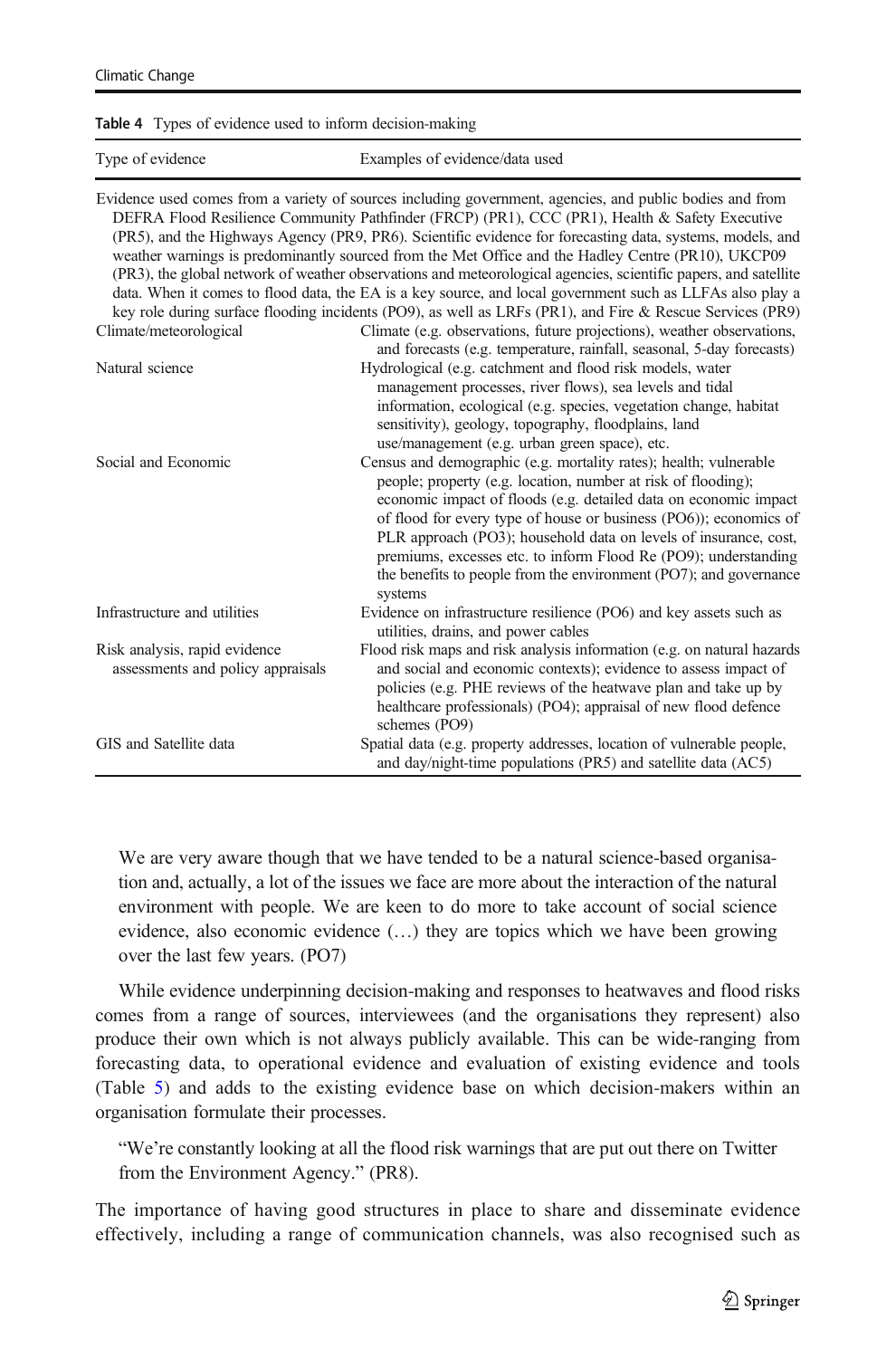| Evidence                                | Description                                                                                                                                                        | Examples                                                                                                                                                                                                                                                                                                                                                                                                                                              |
|-----------------------------------------|--------------------------------------------------------------------------------------------------------------------------------------------------------------------|-------------------------------------------------------------------------------------------------------------------------------------------------------------------------------------------------------------------------------------------------------------------------------------------------------------------------------------------------------------------------------------------------------------------------------------------------------|
| Science/forecasting                     | Evidence base on climate change and<br>forecasting weather and impacts<br>including collection of raw<br>data/observations through to sophisti-<br>cated modelling | • Evidence to feed into UK's CCRA (PR7)<br>• Forecasting of heatwaves to feed into PHE<br>warnings (AC1)<br>• Research on the impacts of extreme weather<br>events and how to improve warning system<br>for heatwaves (AC7)                                                                                                                                                                                                                           |
| Adaptation and<br>Resilience            | Evidence to support and inform decisions<br>around adaptation and building<br>resilience                                                                           | • Evidence to inform National Adaption<br>Programme, e.g. collecting temperature data<br>and socio-economic indicators of risk and<br>vulnerability (PO4)<br>• Community resilience in heatwaves,<br>emergency planning, and adaptation (AC6)<br>• Building evidence base on PLR, e.g.<br>small-scale pilot projects, evaluation of dif-<br>ferent schemes, identifying skills required<br>and projects on low cost resilience measures<br>(PO9, PO3) |
| Operational<br>decision-making          | Evidence produced or collated and<br>synthesised to support operational<br>decisions                                                                               | • Monitoring data on the condition of nature<br>sites to inform land management decisions<br>(PO7)<br>• Climate simulations for industry to<br>understand the sustainability of raw<br>ingredients and the supply chain (PR7)<br>• Collation of evidence to produce common<br>operating pictures during events                                                                                                                                        |
| Evaluation of<br>policy or<br>processes | Evidence to inform evaluation of policies<br>or processes                                                                                                          | • Evaluation of flood risk management systems<br>(PO9) and policies on heatwaves<br>• Retrospective analysis of incident<br>management for heat or flood events (PR6)                                                                                                                                                                                                                                                                                 |
| Communication                           | Building evidence base to inform how<br>best to communicate evidence                                                                                               | • Working with EA and Met Office on design<br>and dissemination of products (AC3)<br>• Research on how to communicate flood risk<br>(AC4) and how people understand and re-<br>spond to communication about heatwaves<br>(AC9)                                                                                                                                                                                                                        |

<span id="page-9-0"></span>Table 5 Types and examples of evidence produced

local radio, social media, and email (PR4) which can help reach broader audiences. However, it was also noted that the use of multiple channels alone does not always result in desired outcomes, for example, hot weather warnings on public transport (PO10). While there are many ways that evidence is disseminated, there is a need to ensure that different systems link up, for example, Met Office warnings and Resilience Direct (AC1). One suggestion was to enable a single output to be disseminated via multiple ways (AC1). The broad range of sources of evidence available to inform decisionmaking on climate risks reflects the growing recognition of action needed to improve resilience; however, this abundance of evidence can lead to mal-aligned methodologies, different sources of bias, and conflicting decisions even if based on the same evidence.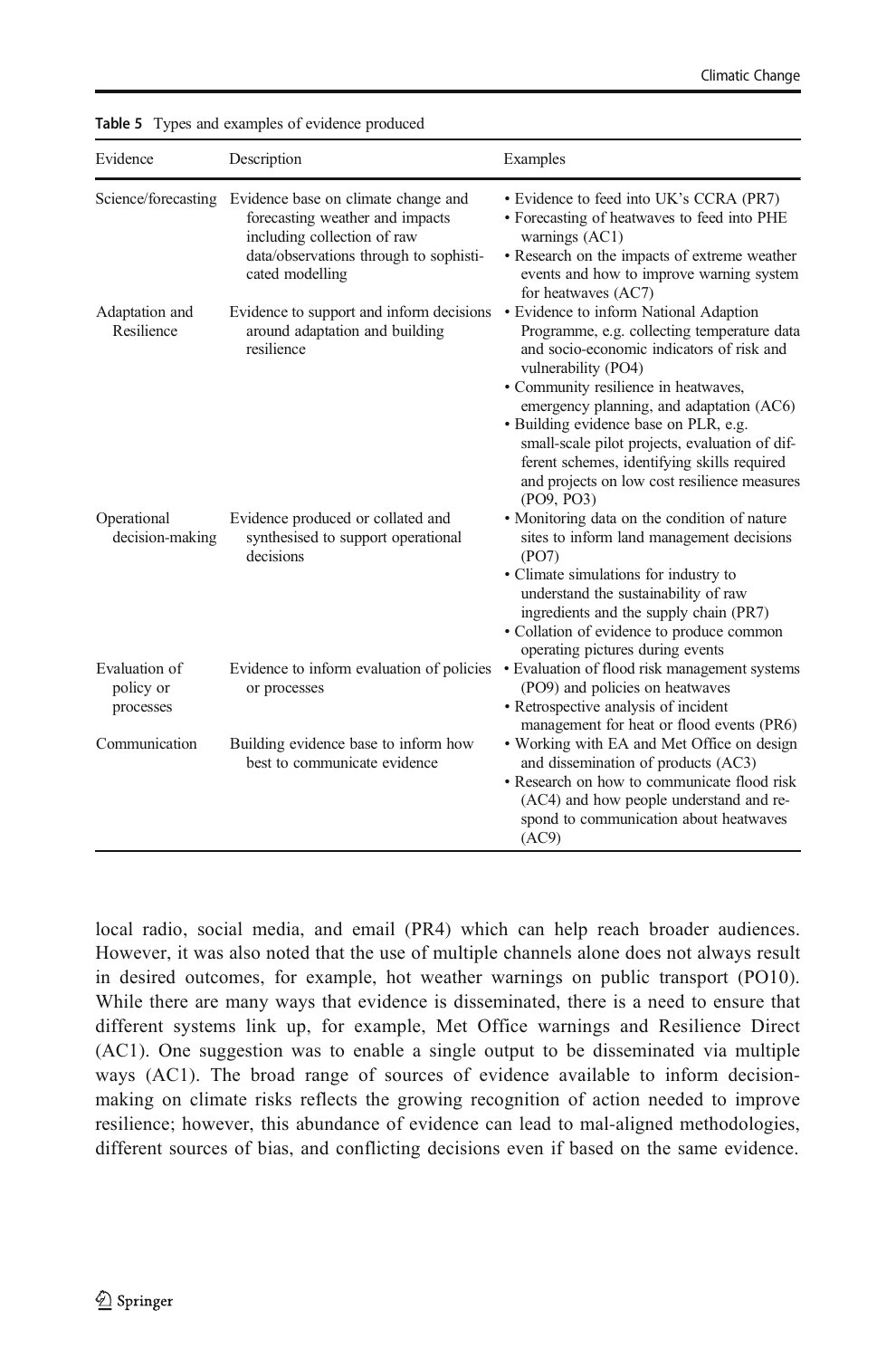### 4.2 Adequacy and availability of evidence

This section examines interviewees perception of the adequacy of evidence available to them and whether they can access it to make appropriate adaptation decisions. Overall, the evidence base on which to formulate responses to climate risks in the UK is considered to be abundant and reasonably good, though respondents argued that more and better quality evidence is needed (AC7, PO2, PR6, PR10), for example, to improve models (PR3, PR6), provide better forecasts (PR6), and ultimately give better information to decision-makers (PR3). Improvements have been made in the last decade in sharing data, although release to stakeholders remains limited within academia (AC4). Attitudes towards the adequacy of short-term weather forecasts are positive and generally found to meet needs relatively well (AC1, AC2, PO8) in particular those provided by the Met Office and EA are considered by interviewee PR8 to have improved in accuracy in recent years. In contrast, a need for improved accuracy of longer term forecast events, such as, droughts (AC2), was recognised and 'from longer out' (PR10). Evidence on flooding, for example, is substantial, while not yet considered perfect (although defining perfection may not be possible); it is considered to have seen significant improvement to address knowledge gaps over recent years (PR4).

The rapid evidence assessments conducted on Defra's FRCP programme are considered extremely useful by PR1 for understanding the effectiveness of interventions. Datasets for managing and responding to flooding at county level are considered by PR9 to be reasonably accurate, boosted by the availability and usefulness of the EA's flood maps. The adequacy of evidence for heatwaves differs to flooding, due to the nature of this risk and difficulties in mapping out heatwaves in advance, hence having good processes in place becomes even more important (PR9). Evidence on heatwaves and flooding is regarded as less strong on impacts and vulnerability (PR7). On preparedness and planning, evidence has improved, with reasonably good horizontal coordination, though again more data is needed, particularly highresolution data (PO2), and operational responses would benefit from greater detail and certainty in forecasts (AC3). A lack of information is not always considered to constrain responses to heatwave and flooding; though more data would be helpful and existing data could be improved (PO2, PR6), it was noted that a real issue is resourcing (AC3).

"(…) I don't think, particularly for heatwaves and flooding, that the extent of the data necessarily constrains the response in any way. So, I think we're able to get enough information that we need to make decisions, although more data is always needed (…)" (PO2)

There are gaps when it comes to evidence on heatwaves: data on health impacts, for example, at what point people start to become more vulnerable because of heatwaves (PR7), and impacts on mental health and wider wellbeing (PO4). Similarly, more data is needed on the internal temperature of buildings to understand whether vulnerability increases or decreases, e.g. for homes, hospitals, care homes, and schools (PO4).

"We just don't have any consistently recorded data that tells us what's happening in the internal environment over time, so we don't know whether vulnerability is increasing or decreasing in buildings." (PO4)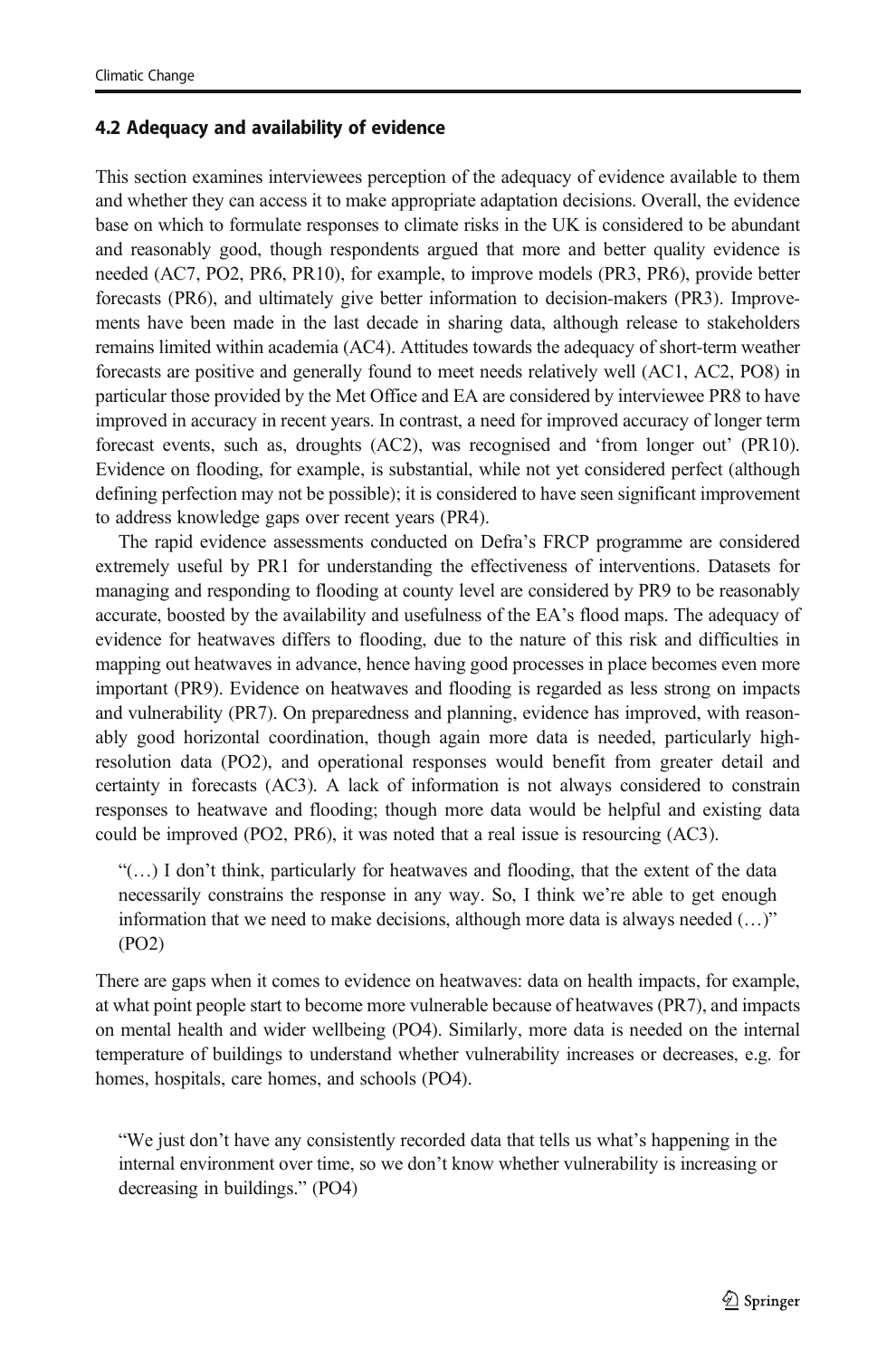<span id="page-11-0"></span>In addition, for heatwave planning, information is needed on the urban heat island effects (AC1), cool spaces (AC6), how transport networks may be affected and traffic modelling on how to quickly access hospitals in times of emergency:

"…things like roads can warp and rails can warp with the heat. (…)… Specifically about the heatwave is really access to hospitals so knowing where the congestion might be is a big one, so traffic modelling which is another beast as well." (AC1)

Lack of understanding and clarity on who the decision-makers are in relation to heatwaves makes access to evidence, or knowledge of what evidence (and where to source it) is needed, a challenge. It is not always clear to AC7, for example, who is acting on warnings, what decisions they make, and how better weather forecasting could help.

"We can issue heat warnings but who is actually acting on this warning and what decisions do they make based on those warnings?... we have never really… properly mapped the decisions that various decision-makers on this topic make and how better weather forecasting of information could actually help them in that…..." (AC7)

## 5 Assessing evidence usability for decision-making

#### 5.1 Evidence gaps

According to interviewees, gaps in evidence exist where evidence has not yet been collected, produced, or synthesised in an appropriate way to inform decision-making.

#### 5.1.1 Factors limiting access and use of data

While an abundance of evidence is found to exist, several barriers can limit its usefulness in decision-making. Accessibility is constrained by a lack of knowledge on what exists, where and its quality (AC5, PR5), prohibitive access costs (e.g. data held by insurance companies (AC7), academic research papers (PR1)), sensitivity of releasing personal data (PR5), and a lack of interoperability between related datasets (AC8).

"So in my experience, all the information is out there…, but you come across the classic situation… if that information is down at the local authority level there's only a handful of people know about it and maintain it and there's always concern around its currency." (PR5)

Evidence can be poorly communicated, calling for better packaging (AC4) in order to translate evidence more concisely (without technical jargon) for policy use (PO9). One interviewee argued that there was an apparent disconnect between evidence producers and users. For example, the EA and Met Office warnings are seen by some decision-makers as being too risk averse, which can be costly to react to, and raise concerns at senior levels about appropriateness of responses (PO10). In such situations, human interpretation of alerts by Met Office advisors can help to contextualise them in relation to local scale impact.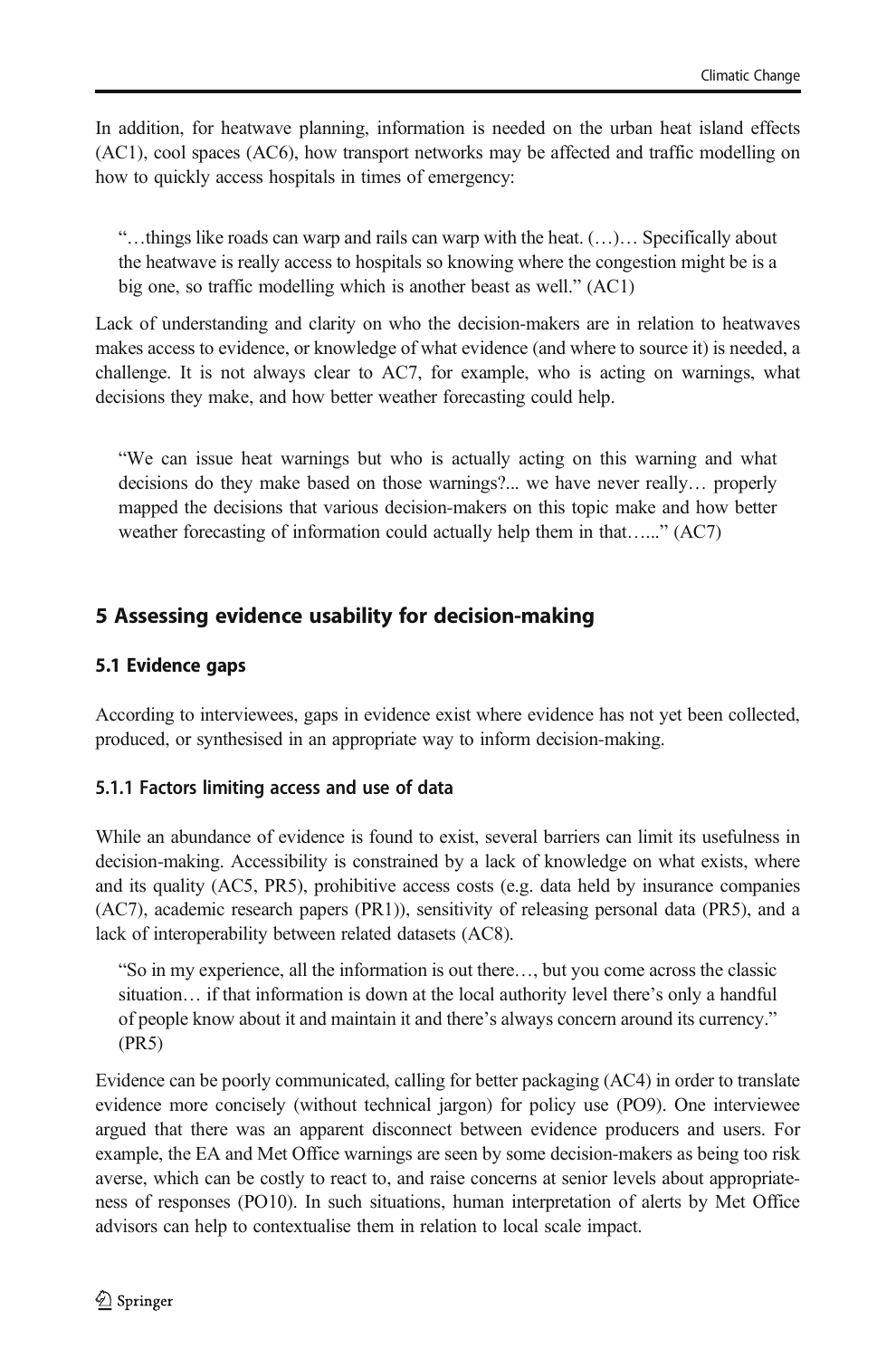"We also tend to challenge the Met Office warnings with yellow and amber alerts. There's a high-level probability of low impact which is meaningless, frankly, (…). Well, they're raising an alert to tell us that something's going to happen but what they're telling us is actually trivial.  $(...)$  we're not going to turn off a multi-million pound transport network on the off-chance that a local road may flood." (PO10)

The production of evidence is considered to be also compounded by data limitations and trying to forecast or predict uncertain futures. Predicting longer-term events like droughts is challenging due to the inherent unpredictability of weather over timescales of several months and the need for improvements in modelling variables such as soil moisture (AC2).

Another factor limiting access to data is the fact that not all stakeholder users are part of the research process (PR7, PO1). Lövbrand [\(2011\)](#page-20-0) argues how researchers find it difficult to include stakeholder engagement practices in the somewhat utilitarian and epistemic practice of climate modelling, while Kythreotis et al. ([2019](#page-20-0)) have highlighted the uneven power relationships between citizens, scientists, and policymakers being a particular obstacle to co-production climate research. Stakeholder engagement in climate research, particularly adaptation remains a significant barrier that needs to be overcome for better decision-making to take place (Gramberger et al. [2015\)](#page-20-0).

#### 5.1.2 Demographic, behaviour, and economic data

Data on vulnerable people is considered critical for identifying and assessing population vulnerabilities, growing risks to properties, and where to deploy resources, but this is challenging to find (PR7). Typically, it is difficult to reach certain communities (PR1) or individuals with low literacy and low proficiency, especially those not engaged with community groups, who may be most vulnerable (AC9). Data exists in different locations (e.g. from police, fire service, and local authorities) that could be triangulated to provide a workable view but is sparsely shared (PR5).

"So there are quite a few data gaps where we would love to be able to measure certain things to help us assess vulnerability, but the data doesn't exist." (PO4)

Similarly, an important area of uncertainty identified relates to the predictive nature of people's responses to floods or heatwaves which can help better inform decision-makers on how to influence behavioural change (PR10). For heatwaves, there is a lack of understanding and clarity on who acts on a warning, what decisions are made or how better weather forecasting could help (AC7). Data on the economic implications of these events is also lacking which could help make a case for increased resilience and need for a re-targeting of resources and decision-making towards these risks.

"Where we're probably lacking is the data on the socioeconomic impact… what happens to people after they've been flooded, particularly things like mental health impact, how long people are out of their homes for, what sort of impact that's had on their livelihood and their social wellbeing and those sorts of data, so the health side is definitely where data is lacking most." (PO4)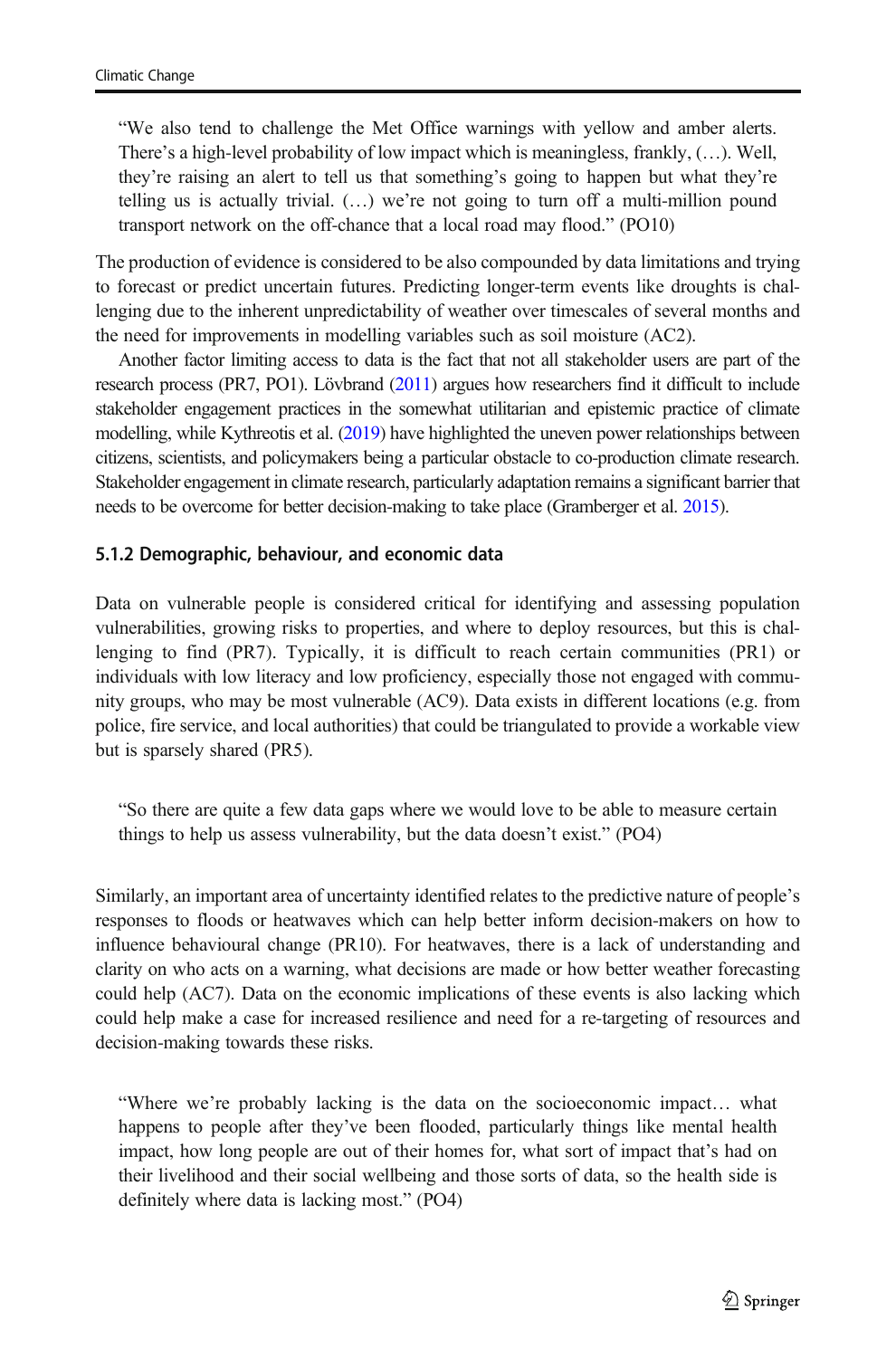## 5.1.3 Scientific forecasting, modelling, and local data

Forecasting and modelling of the impacts of weather and climate risks such as heatwaves are thought to need improving. For example, detailed climate data or large-scale datasets on soil moisture are hard to come by and important for understanding antecedent conditions (PR10; AC2), and more data on drainage systems with better resolution is required (PR6). The interaction of surface water and ground water is poorly understood as the two have historically been tackled separately; research is beginning to emerge to bring this together (PR10).

"Lack of detailed climate data is a challenge, we would always like more of that. Both in terms of ambient climate information but also in terms of the kind of impact that we're trying to describe… [I]f we had better quality information then we could essentially improve our models and our calculations to give a better answer to our client." (PR3)

An array of spatial (location) data is also considered to be missing or not available in appropriate resolution as it is complex to represent local topography accurately (PO2). There is considerable demand for on-the-ground data and local knowledge to input into models; however, this is challenging as it is often not captured or quantifiable (AC1). Consulting local community groups (e.g. Flood Action Groups) has been used to identify and collate valuable local knowledge that has been lost over time (PR9) and can be a useful mechanism to compare and validate model outputs with activity and processes on the ground (PO8; PR1).

"When you're planning a particular intervention then you need to know exactly where the people are that you need to be helping, exactly where the flood boundary is, and that's very difficult to gather (…)." (PO2)

### 5.2 Challenges in informing decision-making

Interviewees were asked whether they experienced or were aware of situations where evidence had hindered decision-making in relation to managing and responding to climate risks.

## 5.2.1 Timing

The dynamic nature of climate risks is seen as requiring adaptive management and understanding that evidence evolves over time as an event approaches; in such cases, earlier indications of whether a particularly hot summer or wet winter is expected would be helpful (PR6). Though for others, the uncertainty of longer-term forecasts and inability to respond to early warnings may limit their usefulness even though in the longer term, this may be a better allocation of resources (AC3). In the context of heatwaves, there is recognition of the value of central government releasing information earlier to enable local government to plan and align communications to public needs (PR9).

### 5.2.2 Accuracy, bias, and conflicting information

Information considered to be inaccurate or imprecise, particularly forecasts, can be costly for decision-makers to use (PO8, PO10, PR8). For example, for transport networks, inaccurate or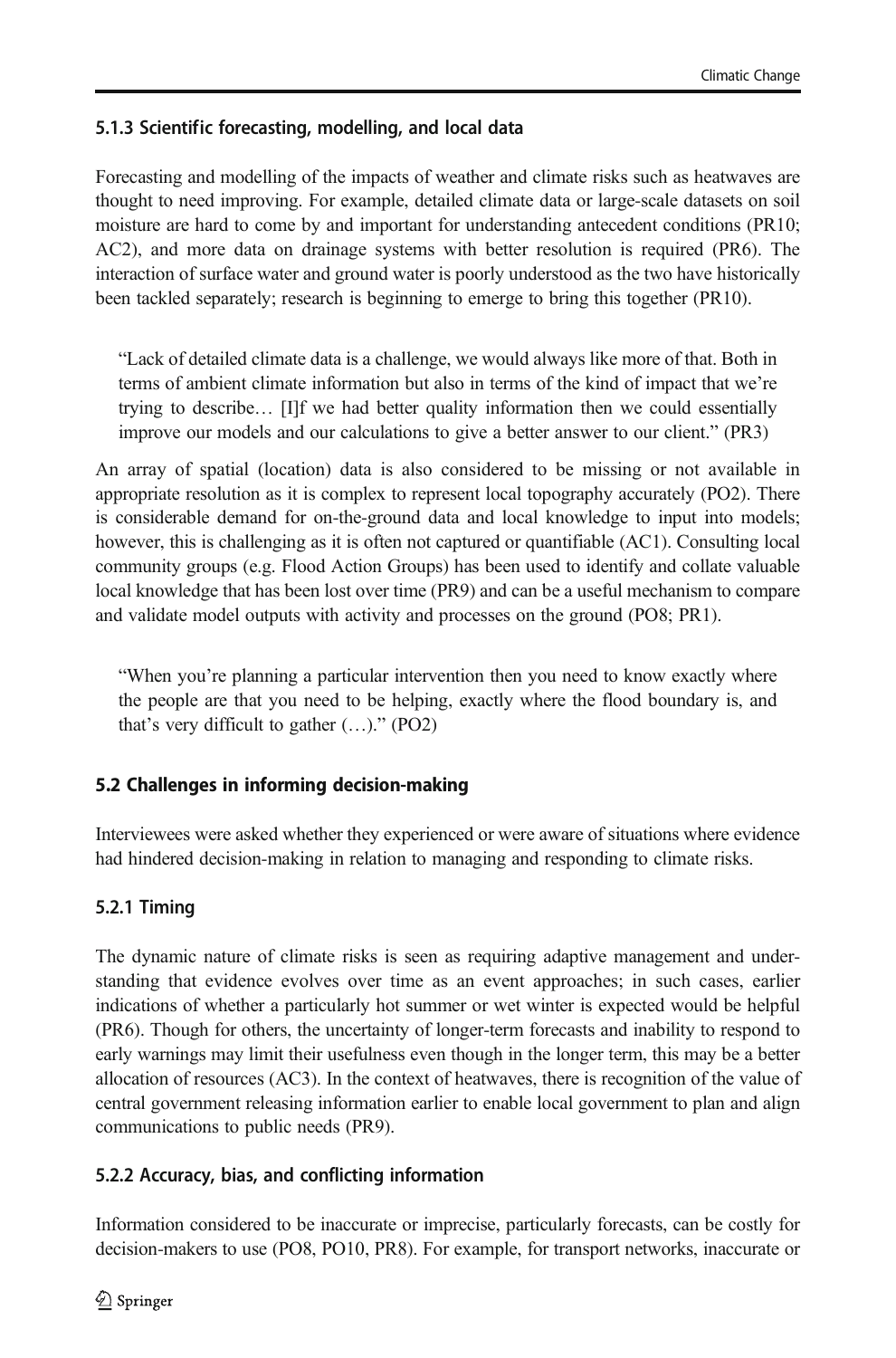imprecise evidence has led to concerns regarding the credibility of future warnings, undermining trust (AC5), and getting forecasts wrong by just half a degree can lead to costly cancellation of engineering works (PO8). In some cases, the appropriateness of methodologies has been called into question, and where methods have been inappropriately applied, this has led to a lack of robust evidence (PO9). Conflicting information can create significant issues for decision-making, slowing down responses and eroding trust in warnings (AC1). Anecdotal evidence suggests that evidence shared via social media has been found to conflict with 'official' sources which may not be up-to-date (AC4, PR5). Harnessing social media presents an opportunity to improve both the accuracy and consistency of data; however, this must not conflict with official advice.

"Conflicting information is a big one. For example, why are governments not aligned or why does this website say this and this website says something slightly different? Even slightly different is a problem because then you don't know who to trust. So that is a big thing making sure that it all aligns  $(...)$ ."  $(AC1)$ 

There is a need to ensure evidence and guidance are joined up. For example, businesses have been found to relay different flood risk management advice to households (AC4) or situations where policy is unclear can lead to disagreements about who is responsible for risk management (PR4).

#### 5.2.3 Evidence misuse or unused

There is concern from interviewees that evidence can be misused or used out of context (AC4), requiring arbitration to ensure correct interpretation and use (AC8).

"I do worry that we practitioners get hold of one tool and that gets circulated as kind of one version of the truth and if there are errors or that model was written for different purposes and it is used out of context, we are not maybe using the best available evidence."(AC4)

Alongside this, there is an ongoing challenge in ensuring that evidence is used and translated into practice (PO3, AC4), building effective dissemination (PO3), and incorporating more robust social science evidence, which is often seen as a weak or inaccurate (AC4).

"Certainly with PLR there was a certain element of people not reading each other's research. Which is why we did the REA to try and bring all this together and form a baseline…for any future work that they do in this area. One of the problems is how we transfer that research work into the public domain so it becomes action. And one of the things that all of our projects tend to have built into them is a strong dissemination activity." (PO3)

### 5.3 The inevitable need for personal judgement

While a large proportion of decisions related to heatwaves and flooding are based on evidence, interviewees noted that at times these had not always been made on hard evidence but more on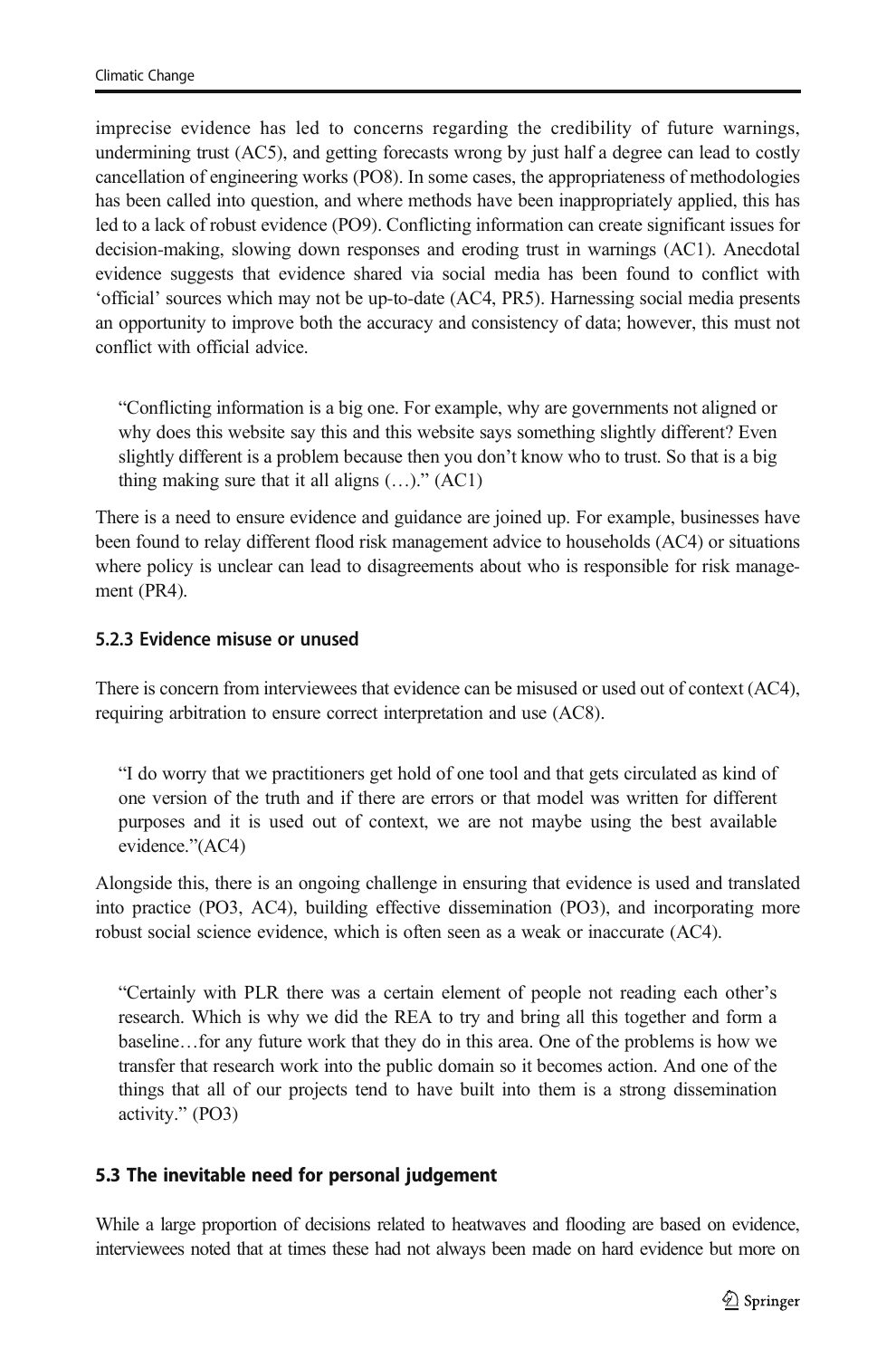personal judgement. Judgement-based decisions are inevitable and particularly pertinent for appropriate climate strategy-making because they additionally utilise the broader scientific evidence base (e.g. IPCC regional projections) to build more nuanced insights of adaptation in the local context, which evidence-based judgements alone cannot take account of (Thompson et al. [2016](#page-21-0)). Judgement-based decision-making is seen by some as omnipresent in emergency situations (AC3, PR6) and felt by some to happen "all the time" (PR7), though certain circumstances were seen to increase the likelihood in particular where evidence is lacking, incomplete (e.g. AC3, AC6; PR1).

"I think by their nature in any sort of emergency you haven't got a full set of informed evidence and there is always some judgement involved in that." (PR6)

Other examples included where a lack of cohesion exists between flood risk management roles and objectives, people are required to exercise more judgement in decisions (AC4). Similarly, while issuing weather warnings is based on the best available information, judgement is inevitably required to form a complete picture (AC7). With more research, this will improve, but the complexity of the human system and nature and the limitations and uncertainties associated with building evidence mean it will never be possible to provide a complete and final answer. The selection of and weighing up of evidence, for use in decision-making, is in itself a subjective judgement process (AC5, PR1). As one interviewee put it, decisions require a mix of evidence, experience, and judgement to produce so called "evidence-informed" decisions (AC3).

"I mean many, many decisions have to be taken in that kind of way because there isn't always evidence." (AC6)

The appropriateness of using judgement depends on specific circumstances, for example, where data cannot be trusted and is unreliable or inaccurate (PR9) and it was felt that overall, expert judgement can be invaluable in situations of high uncertainty (PO6).

"… expert judgment I think is valuable because there are areas where you have uncertainty so, (…) if you have lots of different scenarios then you do take some expert judgment to know whether it really does look like a certain scenario is going to go forward although you have to plan for all scenarios, you take that expert judgment I think this is the way it's going to go forward" (PO6)

While we did not explicitly explore interviewees' perceptions on who are the 'experts' doing the judging, in general, a wide range of sources of 'experts' or 'expertise' were referred to by interviewees, suggesting there is no specific expert on local resilience. Examples included flood forecasters (PO6); government agencies such as PHE, EA, Environmental Health, and local government (PR6); practice (PO7); GIS experts (PR5); scientific regulators (PO7); 'local' experts with knowledge on the ground (PR1, PO7) of assets and catchments (PO7); experts from within organisations (PR6); and from outside (PO7) and groups that have been peerreviewed (PR3).

It was widely thought by interviewees that decision-making can be strengthened by using both judgement and evidence. The complexity of many decisions means evidence alone may not provide the answer as it depends on specific objectives and weighing up different factors and concerns; hence, evidence-informed judgement is often the best approach (PO7). Experience and knowledge, whether held by experts or non-expert, can also add considerable value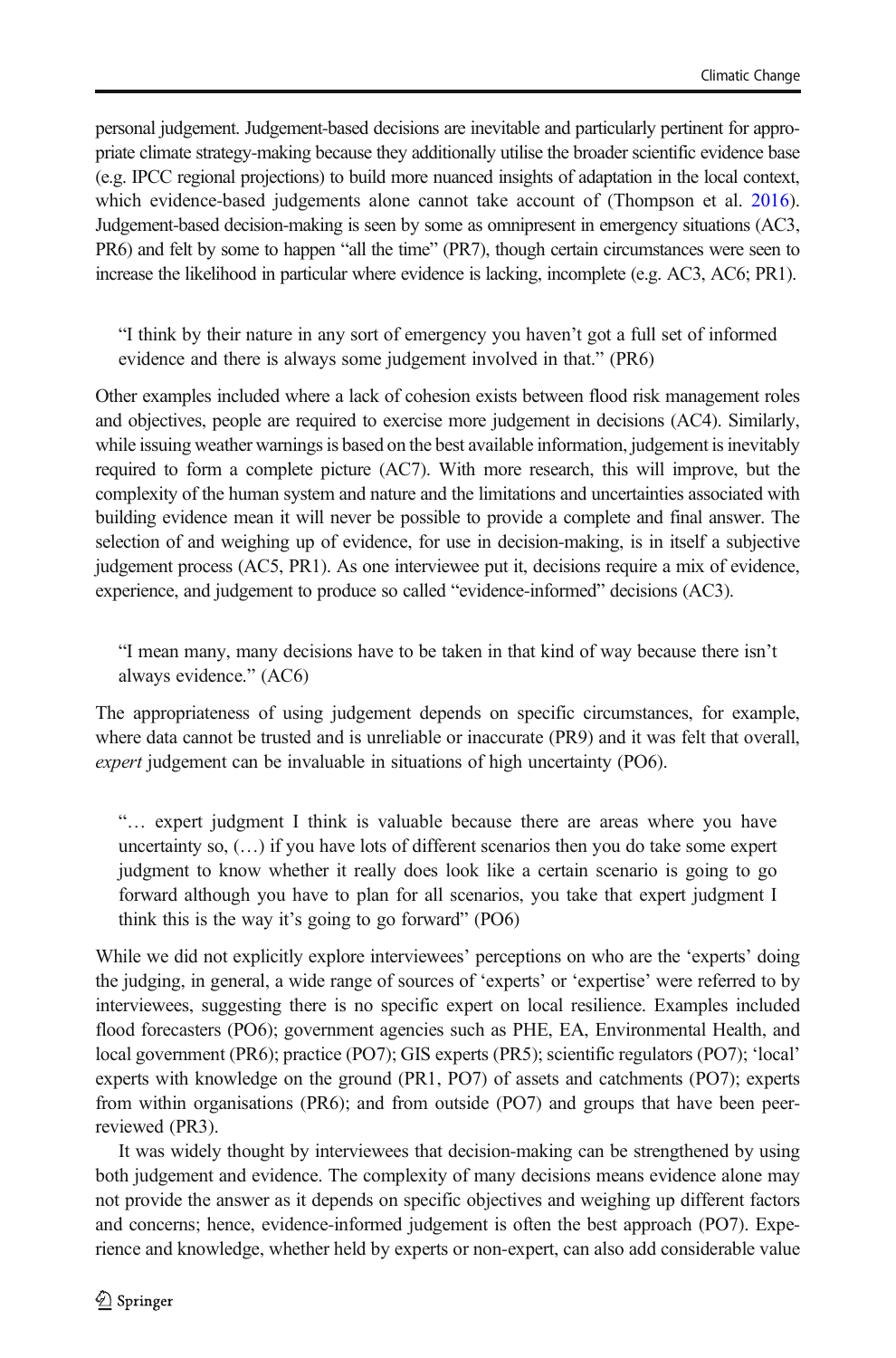to decision-making (AC3, AC4, AC6, PO1, PO7, PR9) and is referred to, interchangeably, as "experiential kind of evidence" (AC4), "experts of experience", or "experts by experience" (AC6). An important distinction exists between decisions based on 'personal reasons', which may be political in nature as opposed to 'personal judgement'—the latter reflecting experience and knowledge and therefore seen as beneficial to the process (AC6).

"I think even in issuing a flood warning there is always a bit of just relying on your expertise, I don't think it can be completely mechanistic. (…) people's expertise in bringing and assimilating a lot of information together and deciding whether it is sensible to issue a flood warning  $(...)$  we can't do that in just a tool I don't think."  $(AC4)$ 

"Yes, there are some occasions when experience does bring in a lot of help to be able to make the right decision as to how you're going to respond to an incident." (PR9)

It is also noted that while institutional preference is often for evidence-based decisions, overreliance can be dangerous, since information is imperfect, and in the absence of information, decisions can be delayed (PO1). Consequently, there is potentially a need to review how and where expert-based judgement can be appropriately included in decision-making both to harness and bound its use.

"(…) in emergency flooding or emergency management field that I come from you can't always have the data, sometimes you've just got to make a decision based on what you have in front of you and it may not be perfect so not being comfortable with making a decision on less than perfect information is really important." (PO1)

"use hard evidence as much possible and whatever's there but if we are objective to that extent, did that create inequalities and should we draw in that evidence or not, so, it's one we haven't bottomed out yet to be honest. So, yes, I think that's probably one of the areas that's quite hard." (PO6)

Political drivers were reported to be behind some judgement-based decisions—for some interviewees, this was too sensitive an issue to expand on. Of concern is where politically sensitive issues intersect with a lack of integrated policy, which can lead to at best a nuanced interpretation of the evidence or at worst politically motivated disregard of the evidence base (PO4). Such decisions can have serious consequences where risks are not effectively managed, and poor practice is locked in, storing up problems for the future (PO4). Systematic biases are evident in the way some decisions are made which can be self-reinforcing, for example, where the more investment an area attracts the more reason to protect it and the opposite effect for unprotected areas (PR3). Judgement-based decisions can be seen as lacking 'back-up' or justification in the event of poor outcomes, which could decrease trust of decision-making processes (AC1), and delays to decision-making may occur where evidence and experience do not align (PR9).

"Sometimes the data does not correlate to the experience and that can cause delays in making decisions, because you've got to weigh it up very carefully and obviously as an emergency responder, we've got to ensure that we consider all things and then document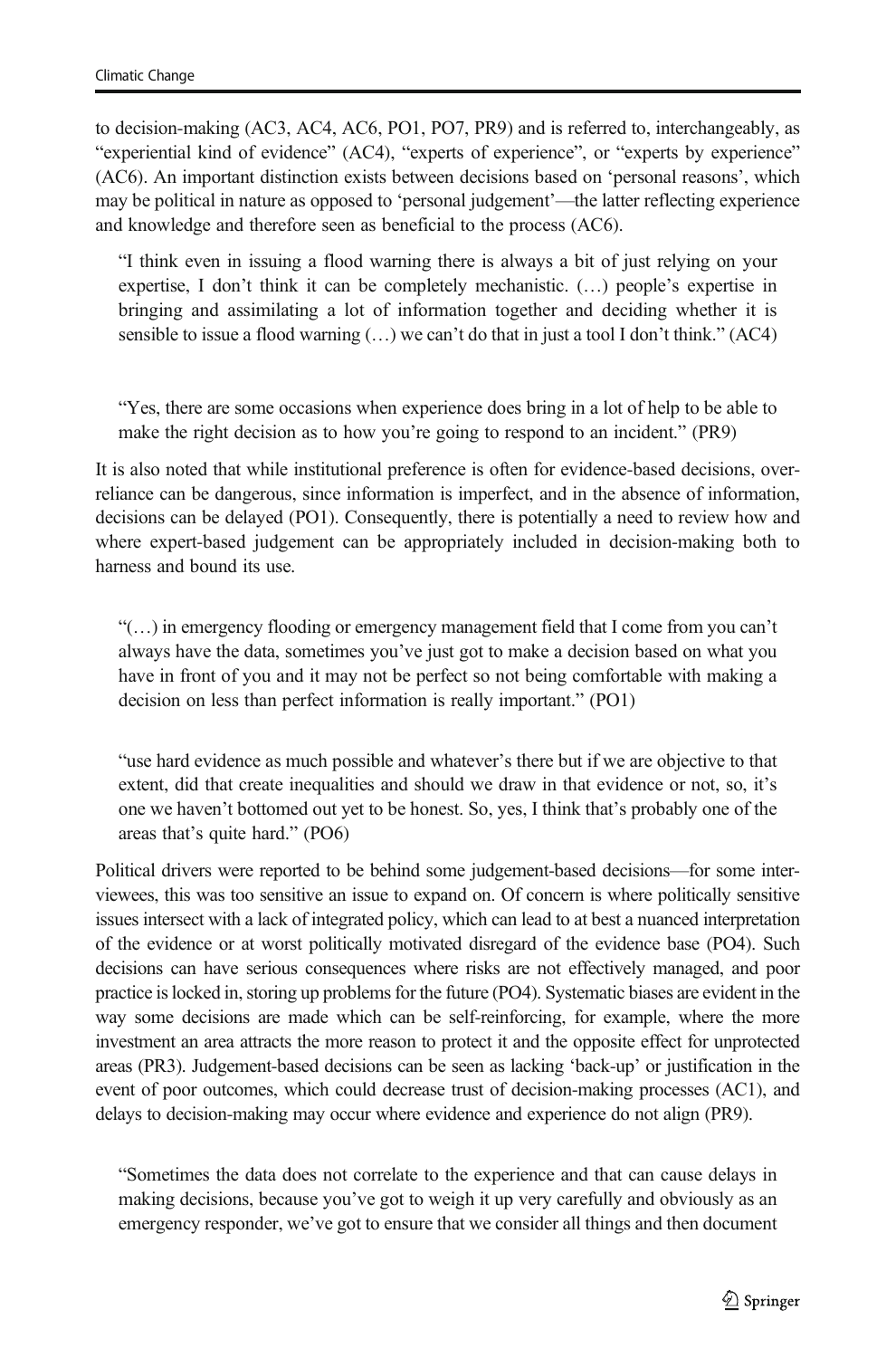<span id="page-17-0"></span>the decision making process as well, why we took a specific decision based on the information that we had at the time." (PR9)

Judgement-based decisions may fail to adequately consider wider downstream consequences (AC4) and yield inconsistent approaches such that processes become ad hoc (AC5) potentially amplifying issues associated with already a siloed policy context.

Another key issue is considered to be the conflict in timescales—the apparent misalignment between political timescales and long-term climate change, coupled with a consistent underestimation of how big the climate challenge is, has resulted in a worrying deferment of responding to the evidence base, with potentially serious repercussion in the longer term (PR7).

"Climate change is a long-term phenomenon but it's a huge one and I think people are consistently under estimating how big a challenge we're facing and will consistently defer responding to what we're trying to say. (…) A lot of decisions need to be made now about infrastructure, like our food systems, like how energy is transported. (…) I think for political reasons a lot of these things just kept pushed into the long grass" (PR7)

This conflict between short-term political timescales and longer-term sustainability perspective also manifests where politically driven decisions were considered to be motivated by the need to be seen to be doing something, rather than an evidence-based need (PR5, PR10).

"that political pressure to be seen to be doing something, to be seen to be saying something positive, and that's when they'll mobilise ministers to go, and you see them in their wellies walking round fields saying, "We're all very concerned. Sometimes that's not based on any evidence, it's just what Twitter is saying, what Facebook is saying, it's what the Daily Mail is saying." (PR5)

## 6 Discussion

Reflecting on the above interview findings, there is a need to critically unpack whether the dynamism described earlier in the paper regarding the way innovative institutionality can emerge as a response to crises of climate adaptation and resilience is mirrored in attitudes from interviewees towards the development of equally dynamic local evidence bases. Our findings suggest that, while multi-actor institutions can crystallise and evolve as part of place-based responsiveness, it is equally important to appreciate the need for a dynamic approach to evidence procurement and application in responding to constantly shifting resilience-based challenges. Resisting the notion of 'place-agnostic' expertise and instead recognising the always situated and tacit nature of expert judgement could help enhance the effectiveness of local resilience strategies (Allen [2007](#page-19-0)).

The evolving discipline of 'translational science' (Chapin [2017;](#page-19-0) Schwartz et al. [2017\)](#page-20-0) has identified climate change research, as an area where attention to co-production will play an increasingly powerful role in translating scientific 'evidence' into embodied decision-making practices (Wall et al. [2017\)](#page-21-0). This helps shine conceptual light on some of our findings regarding the challenges involved in the co-production of evidence and a perception of situated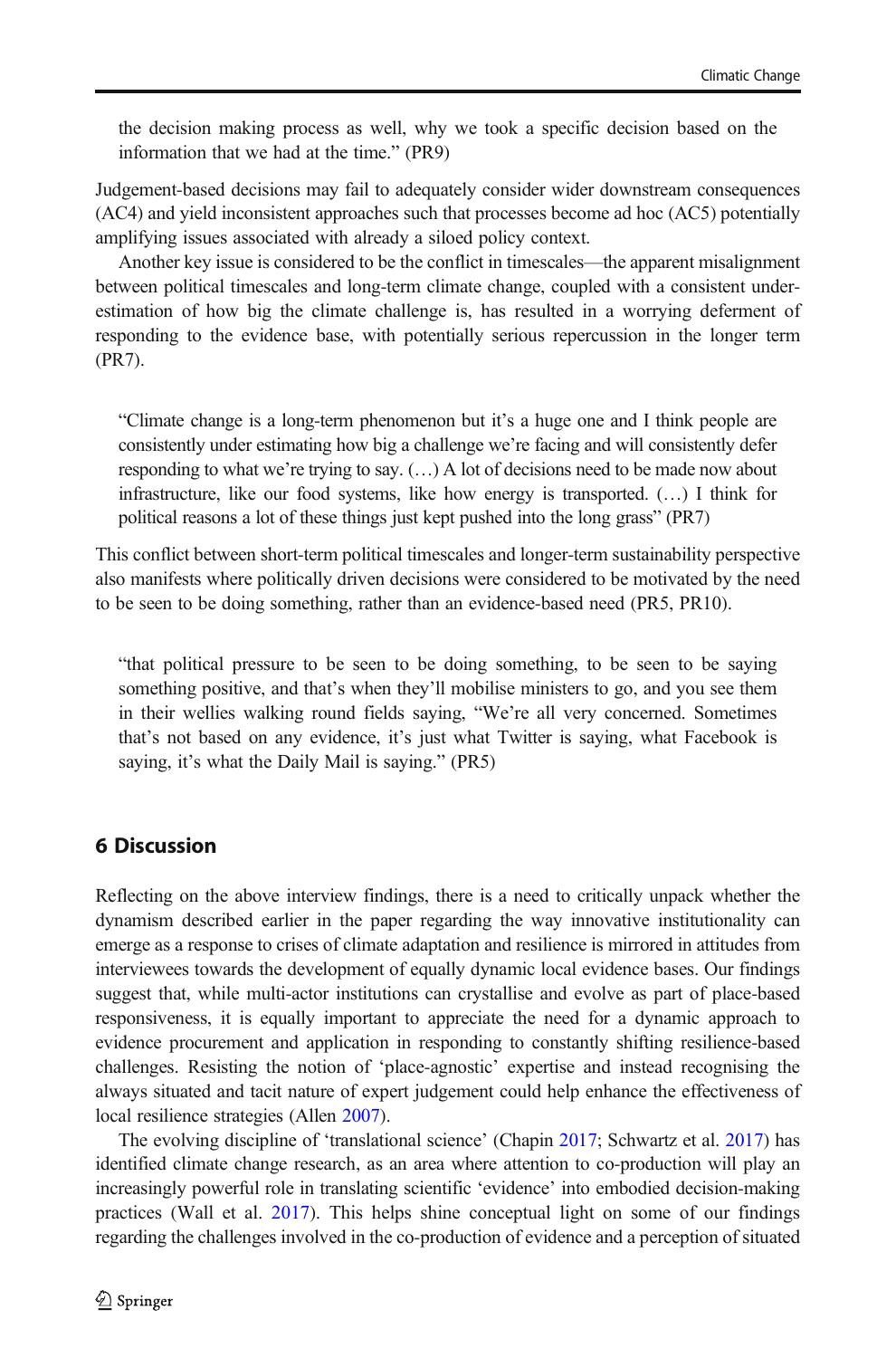judgements as appropriate forms of knowledge and expertise. One of the ways in which Translational Science seeks to overcome this is through a motion away from abstract notions of 'local' contexts requiring pre-packaged 'solutions' and towards a more relational understanding of *place* and of place-based partnerships (Safford et al. [2017](#page-20-0)).

Severing the attachment of judgement-based decisions from any political ideologies, placedriven collaborative approaches can help transform an uncertainty identified in the above findings over who is responsible for producing 'viable' evidence, into a more fundamental (and pressing) question of how to unite different perspectives. In particularly visceral fashion, empowering placebased adaptation strategies can facilitate the co-production of resilience strategies by orientating various stakeholders from different backgrounds towards the vulnerability of their shared locations, including the institutions in which they are culturally and vocationally embedded.

### 7 Conclusions

When it comes to decision-making relating to UK climate risks, results from our interviews have shown that a range of evidence types and sources are used and produced to support these processes at different scales. Due to the collaborative nature of managing and responding to climate risks such as heatwaves or flooding, a significant proportion of information is shared with partner organisations, other agencies or bodies. While a significant amount of evidence is considered to be available and is progressing in terms of adequacy and usefulness, there remain many barriers to the effective gathering of evidence for more robust assessment of current and future climate risks.

Several barriers are considered to limit the usefulness of existing evidence to inform decisionmaking including inaccessibility and data-sharing issues, lack of technical capacity to utilise existing data, disconnect between evidence producers and users, and difficulties in operationalising evidence in decision-making. Building the evidence base is compounded by several challenges such as inherent difficulties associated with trying to forecast or predict the (uncertain) future or in producing evidence on impacts due to missing information, and climate impacts changing and evolving over time. All of these require flexible mechanisms to adapt to the evolving context and continue to inform decision-making processes for climate resilience. With this in mind, interview findings suggest that efforts to address these evidence gaps should focus on (i) social and economic data, including data on vulnerable people and their exposure to risks, behavioural aspects of responses, and socio-economic assessments; (ii) assessment of policy mechanisms and other interventions which utilise evidence and inform decision-making; (iii) scientific and modelling evidence aligned with decision-maker needs; (iv) geographic or spatial data to better capture meteorological and climatological risks as they evolve; (v) local and real-time evidence capturing processes and impacts on the ground; and (vi) more effective communication of evidence translatable and transferable across scales and decision-makers.

Previous work has highlighted how the 2017 UK CCRA Evidence Report needed to be more operational in how it guides local adaptation policy by extending its reach beyond governmental agencies and institutions and working co-productively with local communities (Howarth et al. [2018\)](#page-20-0). In reflecting on the findings overall, such inclusivity is paramount to promote more robust evidence-based local climate adaptation strategies where different approaches are needed for identifying risks and how these various risks heterogeneously affect different decision-makers in temporal and spatially nuanced ways. Hence, there is a need for evidence gathering and its communication to decision-makers to move beyond the reductionism of defining risk in terms of the socio-economic, physical, and biological to include social, political, and behavioural dimensions.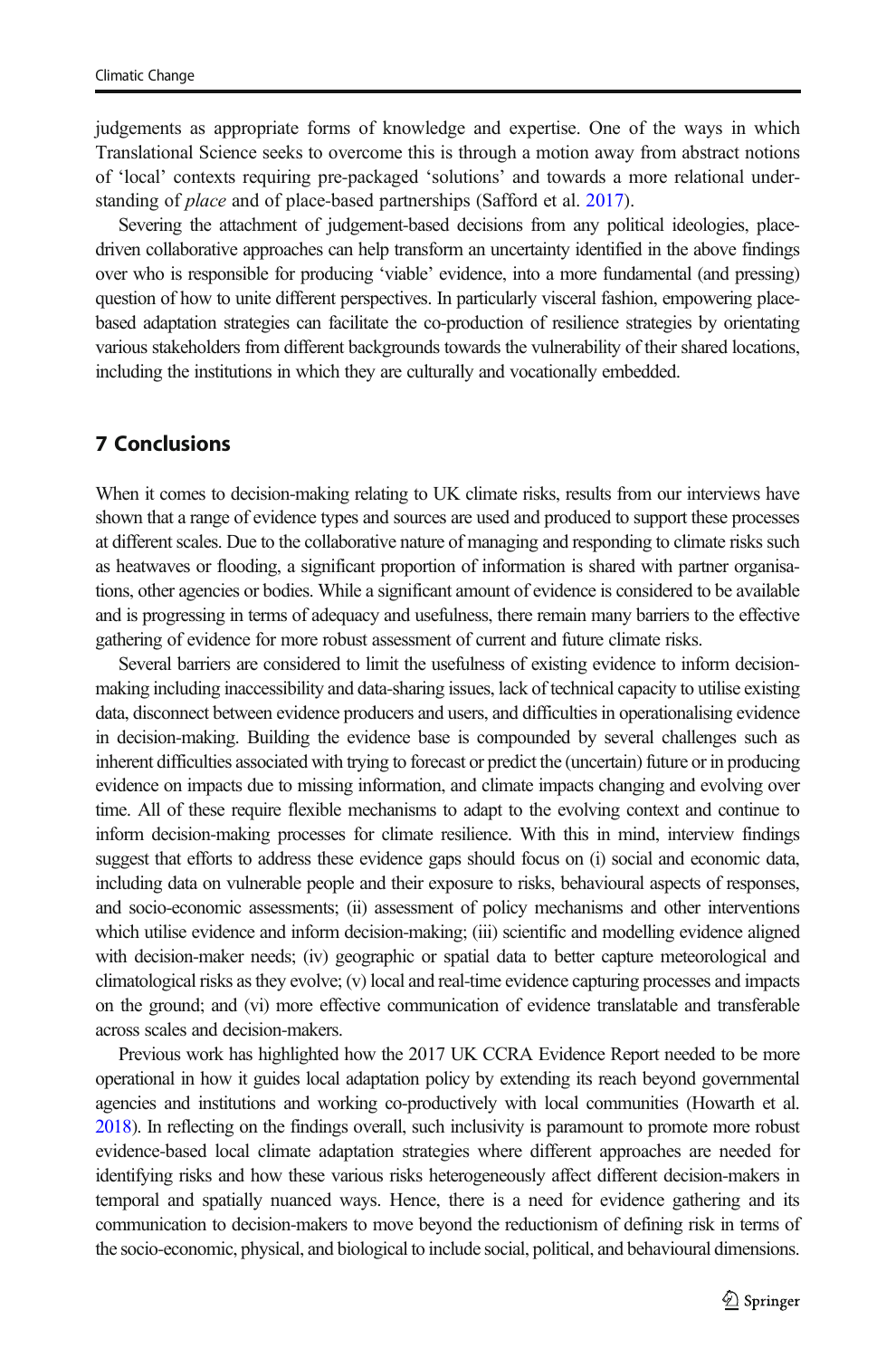<span id="page-19-0"></span>Only then will evidence for greater climate resilience be truly robust and will align scales of policy governance that includes all decision-makers working in the scientific, practitioner, public, and community sectors.

Acknowledgements Our thanks are extended to theparticipants interviewed for this research, as well as to the anonymous reviewers whose comments helped shape the final version of this paper.

Funding information The authors gratefully acknowledge the financial support from the UK Economic and Social Research Council through the ESRC Nexus Network (Ref. ES/L01632X/1 and G1334-37) and the Place-Based Climate Action Network (P-CAN) (Ref. ES/S008381/1).

Open Access This article is licensed under a Creative Commons Attribution 4.0 International License, which permits use, sharing, adaptation, distribution and reproduction in any medium or format, as long as you give appropriate credit to the original author(s) and the source, provide a link to the Creative Commons licence, and indicate if changes were made. The images or other third party material in this article are included in the article's Creative Commons licence, unless indicated otherwise in a credit line to the material. If material is not included in the article's Creative Commons licence and your intended use is not permitted by statutory regulation or exceeds the permitted use, you will need to obtain permission directly from the copyright holder. To view a copy of this licence, visit [http://creativecommons.org/licenses/by/4.0/.](https://doi.org/)

### References

- Adger WN, Dessai S, Goulden M et al (2009) Are there social limits to adaptation to climate change? Clim Chang 93(3–4):335–354. <https://doi.org/10.1007/s10584-008-9520-z>
- Allen BL (2007) Environmental justice and expert knowledge in the wake of a disaster. Soc Stud Sci 37(1):103– 110. <https://doi.org/10.1177/0306312706069431>
- ASC (2016) UK climate change risk assessment 2017 evidence report summary for England. Adaptation Sub-Committee of the Committee on Climate Change, London
- Benzie M (2014) Social justice and adaptation in the UK. Ecol Soc 19(1):39
- Cabinet Office (2011) National Strategic Framework for community resilience. Cabinet Office, London
- Cash DW, Clark W, Alcock F et al (2002) Salience, credibility, legitimacy and boundaries: linking research, assessment and decision-making. KSG working paper series RWP02-046, Harvard University
- Chapin FS (2017) Now is the time for translational ecology. Front Ecol Environ 15(10):539–539
- Committee on Climate Change (2014) UK climate change risk assessment evidence report 2016 method document, version 1.0. Committee on Climate Change, London
- Committee on Climate Change (2016) UK climate change risk assessment 2017 synthesis report: priorities for the next five years. Accessed: [https://www.theccc.org.uk/wp-content/uploads/2016/07/UK-CCRA-2017-](https://www.theccc.org.uk/wp-content/uploads/2016/07/UK-CCRA-2017-Synthesis-Report-Committee-on-Climate-Change.pdf) [Synthesis-Report-Committee-on-Climate-Change.pdf](https://www.theccc.org.uk/wp-content/uploads/2016/07/UK-CCRA-2017-Synthesis-Report-Committee-on-Climate-Change.pdf)
- Committee on Climate Change (2019) Progress in preparing for climate change 2019 Progress Report to Parliament. Accessed: [https://www.theccc.org.uk/publication/progress-in-preparing-for-climate-change-](https://www.theccc.org.uk/publication/progress-in-preparing-for-climate-change-2019-progress-report-to-parliament/)[2019-progress-report-to-parliament/](https://www.theccc.org.uk/publication/progress-in-preparing-for-climate-change-2019-progress-report-to-parliament/)
- Corfee-Morlot J, Cochran I, Hallegatte S et al (2011) Multilevel risk governance and urban adaptation policy. Clim Chang 104:169–197. <https://doi.org/10.1007/s10584-010-9980-9>
- Cutter SJ (2016) Resilience to what? Resilience for whom? Geogr J 182(2):110–113
- De Ridder K, Maihen B, Lauwaet D et al (2017) Urban heat island intensification during hot spells the case of Paris during the summer of 2003. Urban Sci 1(1). <https://doi.org/10.3390/urbansci1010003>
- Defra (2013) UK National Adaptation Programme. Department of Food, Rural Affairs and Agriculture, London DFID (2011) Defining disaster resilience: a DFID approach paper. Department for International Development, London
- Di Gregorio M, Fatorelli L et al (2019) Multi-level governance and power in climate change policy networks. Glob Environ Chang. <https://doi.org/10.1016/j.gloenvcha.2018.10.003>
- Duit A, Galaz V (2008) Governance and complexity—emerging issues for governance theory. Governance 21(3):311–335
- Estrada F, Botzen W, Tol R (2017) A global economic assessment of city policies to reduce climate change impacts. Nat Clim Chang 7:403–406. <https://doi.org/10.1038/nclimate3301>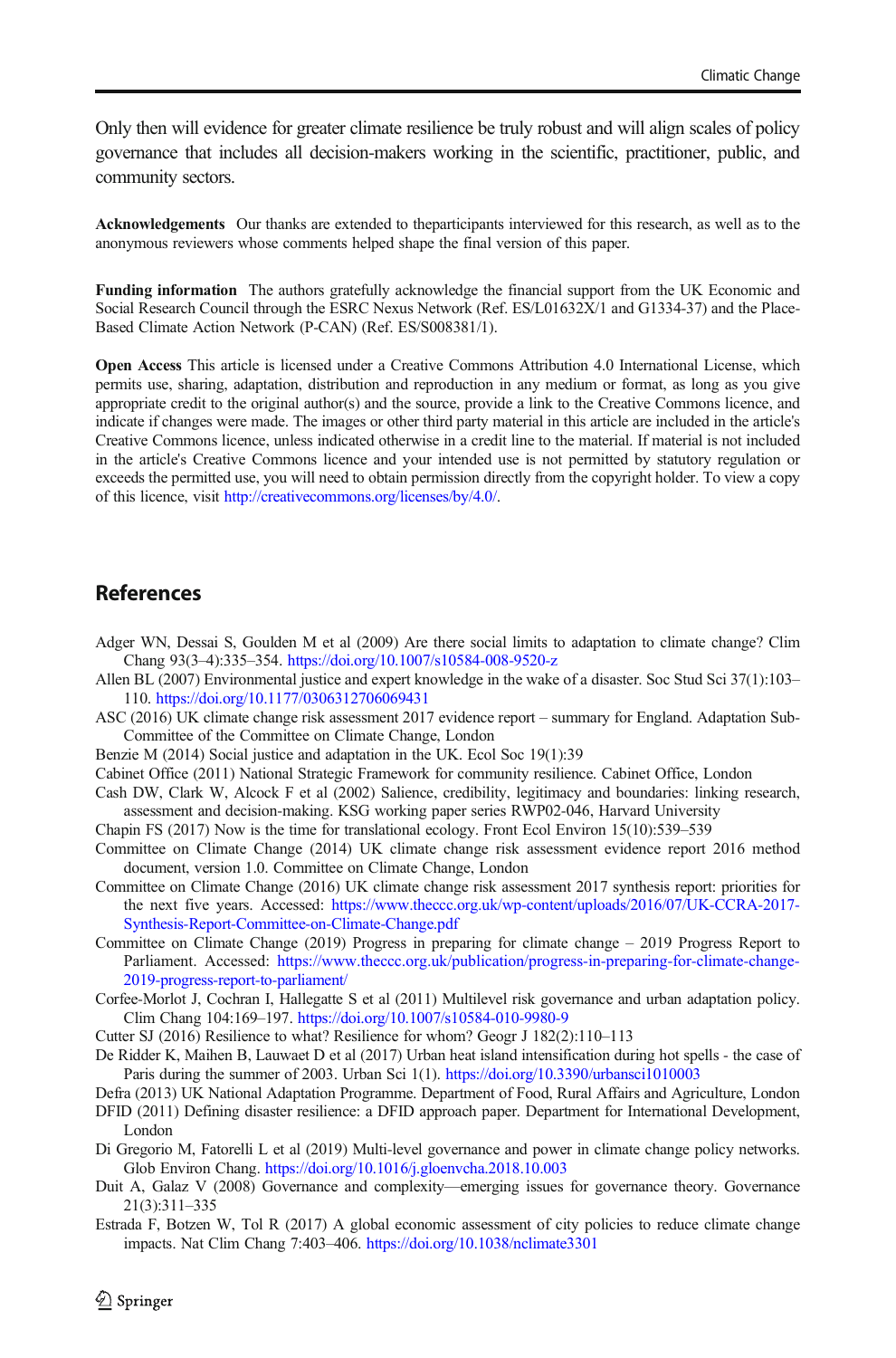- <span id="page-20-0"></span>Feola G, Nunes R (2014) Success and failure of grassroots innovations for addressing climate change: the case of the transition movement. Glob Environ Chang 24(1):232–250
- Forrest S, Trell EM, Woltjer J (2017) Flood groups in England: governance arrangements and contribution to flood resilience. In: Trell E-M, Restemeyer B, Bakema M, Van Hoven B (eds) Governing for Resilience in Vulnerable Places. Routledge, London
- Gersonius B, Ashley A, Pathirana A, Zevenbergen C (2015) Climate change uncertainty; building flexibility into water and flood infrastructure. Clim Chang 116:411–423
- Gottschick M (2015) How stakeholders handle uncertainty in a local climate adaptation governance network. Clim Chang 132:445–457. <https://doi.org/10.1007/s10584-014-1203-3>
- Gramberger M, Zellmer K, Kok K et al (2015) Stakeholder integrated research (STIR): a new approach tested in climate change adaptation research. Clim Chang 128:201–214. <https://doi.org/10.1007/s10584-014-1225-x>
- Harley TA (2003) Nice weather for the time of year. The British obsession with the weather. In: Strauss A, Orlove BS (eds) Weather, Climate Culture, London, Berg pp 203–118
- Harrington LJ, Otto FEL (2018) Changing population dynamics and uneven temperature emergence combine to exacerbate regional exposure to heat extremes under 1.5 °C and 2 °C of warming. Environ Res Lett 13(3). <https://doi.org/10.1088/1748-9326/aaaa99>
- Heidrich O, Dawson RJ, Reckien D et al (2013) Assessment of the climate preparedness of 30 urban areas in the UK. Clim Chang 120:771–784. <https://doi.org/10.1007/s10584-013-0846-9>
- Heilig GK (2012) World urbanization prospects: the 2011 revision. United Nations, Department of Economic and Social Affairs (DESA), Population Division, New York
- Howarth C, Monasterolo I (2016) Understanding barriers to decision making in the UK energy-food-water nexus: the added value of interdisciplinary approaches. Environ Sci Policy 61:53–60
- Howarth C, Painter J (2016) The IPCC and local decision making on climate change: a robust science-policy interface? Palgrave Commun 2:16058. <https://doi.org/10.1057/palcomms.2016.58>
- Howarth C, Viner D, Dessai S et al (2017) Co-producing climate change knowledge: incorporating practitioner evidence in the IPCC WGII process. Clim Serv 5:3–10
- Howarth C, Morse-Jones S, Brooks K, Kythreotis A (2018) Co-producing UK climate change adaptation policy: an analysis of the 2012 and 2017 UK climate change risk assessments. Environ Sci Policy 89:412–420
- Howarth C, Kantenbacher J, Guida K et al (2019) Improving resilience to hot weather in the UK: the role of communication, behaviour and social insights in policy interventions. Environ Sci Policy 94:258–261
- IPCC (2018) Summary for urban policymakers what the IPCC special report on global warming of 1.5°C means for cities. <https://doi.org/10.24943/SCPM.2018>
- Johnson N, McGuinness M (2016) Flood resilience in the context of shifting patterns of risk, Complexity and Governance: An Exploratory Case Study. E3S FLOODrisk 2016, 3rd European Conference on Flood Risk Management. Lyon, France, 17–21 October 2016
- King M (2014) Volunteering impacts. The Conservation Volunteers, London
- Kythreotis AP, Bristow G (2017) The 'resilience trap': exploring the practical utility of resilience for climate change adaptation in UK city-regions. Reg Stud. <https://doi.org/10.1080/00343404.2016.1200719>
- Kythreotis AP, Mantyka-Pringle CS, Mercer TG et al (2019) Citizen social science for more integrative and effective climate action: a science-policy perspective. Front Environ Sci. <https://doi.org/10.3389/fenvs.2019.00010>
- Kythreotis AP, Jonas AEG, Howarth C (2020) Locating climate adaptation in urban and regional studies. Reg Stud 54(4):576–588. <https://doi.org/10.1080/00343404.2019.1678744>
- Lövbrand E (2011) Co-producing European climate science and policy: a cautionary note on the making of useful knowledge. Sci Public Policy 38:225–236
- Matyas D, Pelling M (2012) Disaster vulnerability and resilience: theory, modelling and prospective. Government Office of Science, London
- Nash N, Whitmarsh L, Capstick S et al (2019) Local climate change cultures: climate-relevant discursive practices in three emerging economies. Clim Chang. <https://doi.org/10.1007/s10584-019-02477-8>
- Nkiaka E, Taylor A, Dougill AJ et al (2019) Identifying user needs for weather and climate services to enhance resilience to climate shocks in sub-Saharan Africa. Environ Res Lett 14(12):123003
- OECD (2013) What does "resilience" mean for donors? An OECD Factsheet
- Pelling M (2011) Adaptation to climate change: from resilience to transformation. Routledge, UK
- Pelling M, Dill K (2010) Disaster politics: tipping points for change in the adaption of socio-political regimes. Prog Hum Geogr 34(1):21–37
- Pitt M (2007) Learning lessons from the 2007 floods: an independent review. Cabinet Office, London
- Preston I, Banks N, Hargreaves K et al (2014) Climate change and social justice: an evidence review. Joseph Rowntree Foundation, York
- Safford HD et al (2017) Linking knowledge to action: the role of boundary spanners in translating ecology. Front Ecol Environ 15(10):560–568
- Schwartz MW et al (2017) Developing a translational ecology workforce. Front Ecol Environ 15(10):587–596